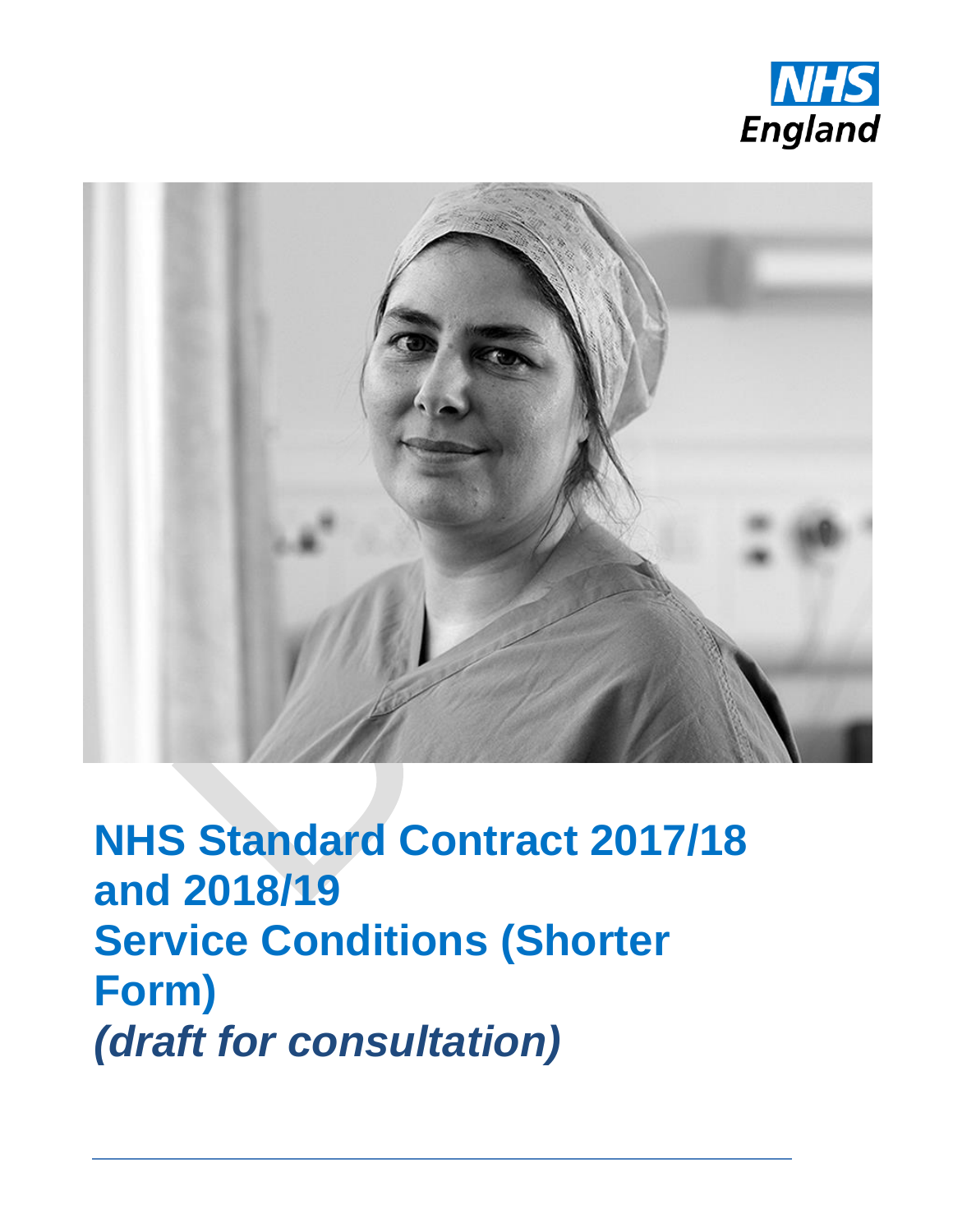### **NHS Standard Contract**

# **2017/18 and 2018/19**

## **Service Conditions (Shorter Form)**

First published: September 2016

Prepared by: NHS Standard Contract Team nhscb.contractshelp@nhs.net

| <b>Publications Gateway Reference:</b> | 05882    |
|----------------------------------------|----------|
| Document Classification:               | Official |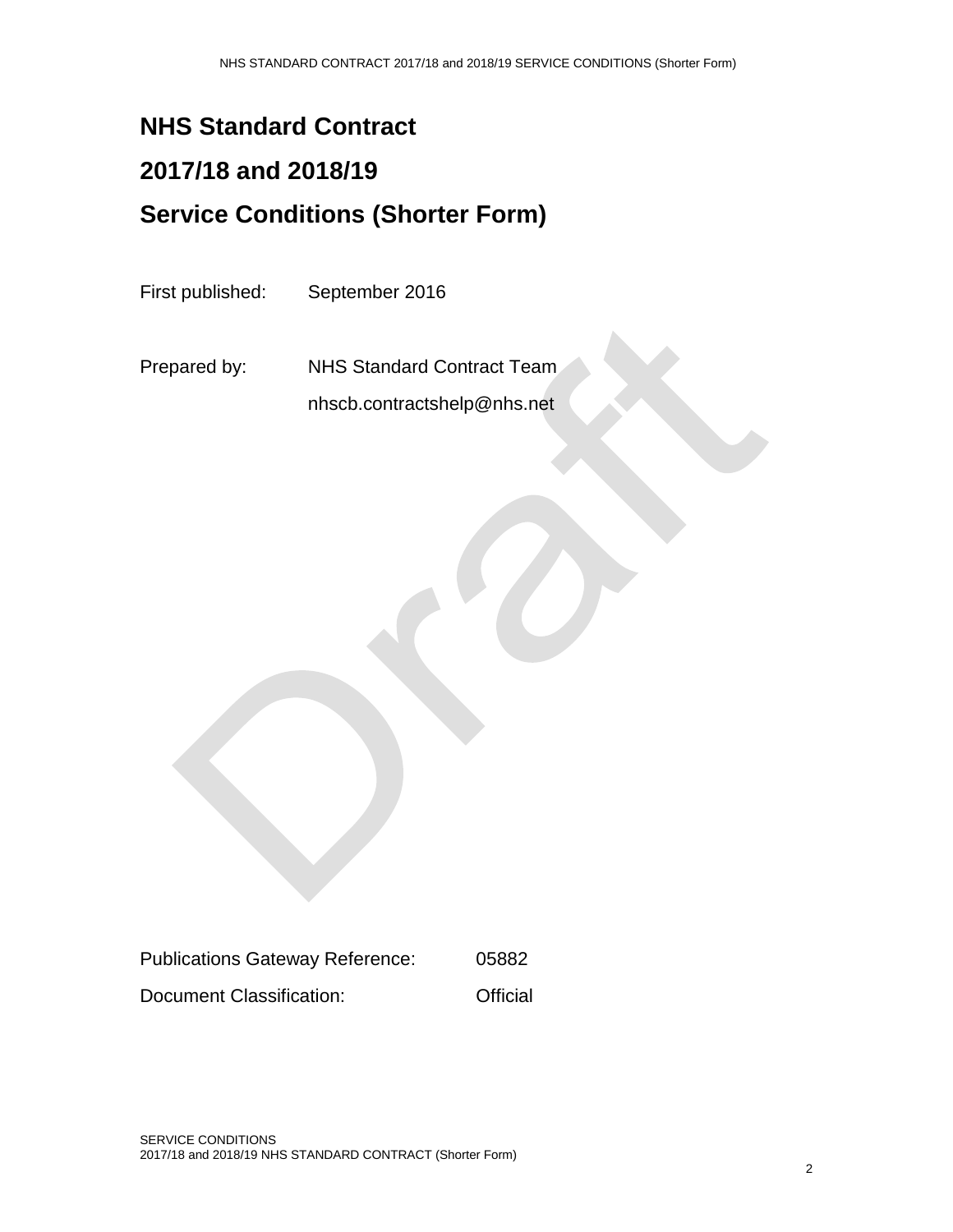| SC <sub>1</sub> | <b>Compliance with the Law and the NHS Constitution</b>                                                                                                                                                                                             |     |
|-----------------|-----------------------------------------------------------------------------------------------------------------------------------------------------------------------------------------------------------------------------------------------------|-----|
| 1.1.            | The Provider must provide the Services in accordance with the Fundamental Standards of<br>Care and the Service Specifications.                                                                                                                      | All |
| 1.2             | The Parties must perform their respective obligations under this Contract in accordance with:                                                                                                                                                       | All |
|                 | 1.2.1.<br>the terms of this Contract; and                                                                                                                                                                                                           |     |
|                 | 1.2.2. the Law; and                                                                                                                                                                                                                                 |     |
|                 | 1.2.3. Good Practice.                                                                                                                                                                                                                               |     |
|                 | The Provider must, when requested by the Co-ordinating Commissioner, provide evidence of<br>the development and updating of its clinical process and procedures to reflect Good Practice.                                                           |     |
| 1.3             | The Parties must abide by and promote awareness of the NHS Constitution, including the<br>rights and pledges set out in it. The Provider must ensure that all Sub-Contractors and all Staff<br>abide by the NHS Constitution.                       | All |
| SC <sub>2</sub> | <b>Regulatory Requirements</b>                                                                                                                                                                                                                      |     |
| 2.1             | The Provider must:                                                                                                                                                                                                                                  | All |
|                 | 2.1.1<br>comply, where applicable, with the registration and regulatory compliance guidance of<br>any relevant Regulatory or Supervisory Body, and with any requirements, standards<br>and recommendations issued from time to time by such a body; |     |
|                 | 2.1.2<br>consider and respond to the recommendations arising from any audit, Serious Incident<br>report or Patient Safety Incident report;                                                                                                          |     |
|                 | 2.1.3<br>comply with the standards and recommendations issued from time to time by any<br>relevant professional body and agreed in writing between the Co-ordinating<br>Commissioner and the Provider;                                              |     |
|                 | 2.1.4<br>comply, where applicable, with the recommendations contained in NICE Technology<br>Appraisals and have regard to other Guidance issued by NICE from time to time;                                                                          |     |
|                 | 2.1.5<br>respond to any reports and recommendations made by Local Healthwatch.                                                                                                                                                                      |     |
| SC <sub>3</sub> | <b>Service Standards</b>                                                                                                                                                                                                                            |     |
| 3.1             | The Provider must:                                                                                                                                                                                                                                  | All |
|                 | 3.1.1<br>not breach the thresholds in respect of the Operational Standards, National Quality<br>Requirements and Local Quality Requirements; and                                                                                                    |     |
|                 | 3.1.2<br>ensure that Never Events do not occur.                                                                                                                                                                                                     |     |
| 3.2             | A failure by the Provider to comply with SC3.1 will be excused if it is directly attributable to or<br>caused by an act or omission of a Commissioner, but will not be excused if the failure was<br>caused primarily by an increase in Referrals.  | All |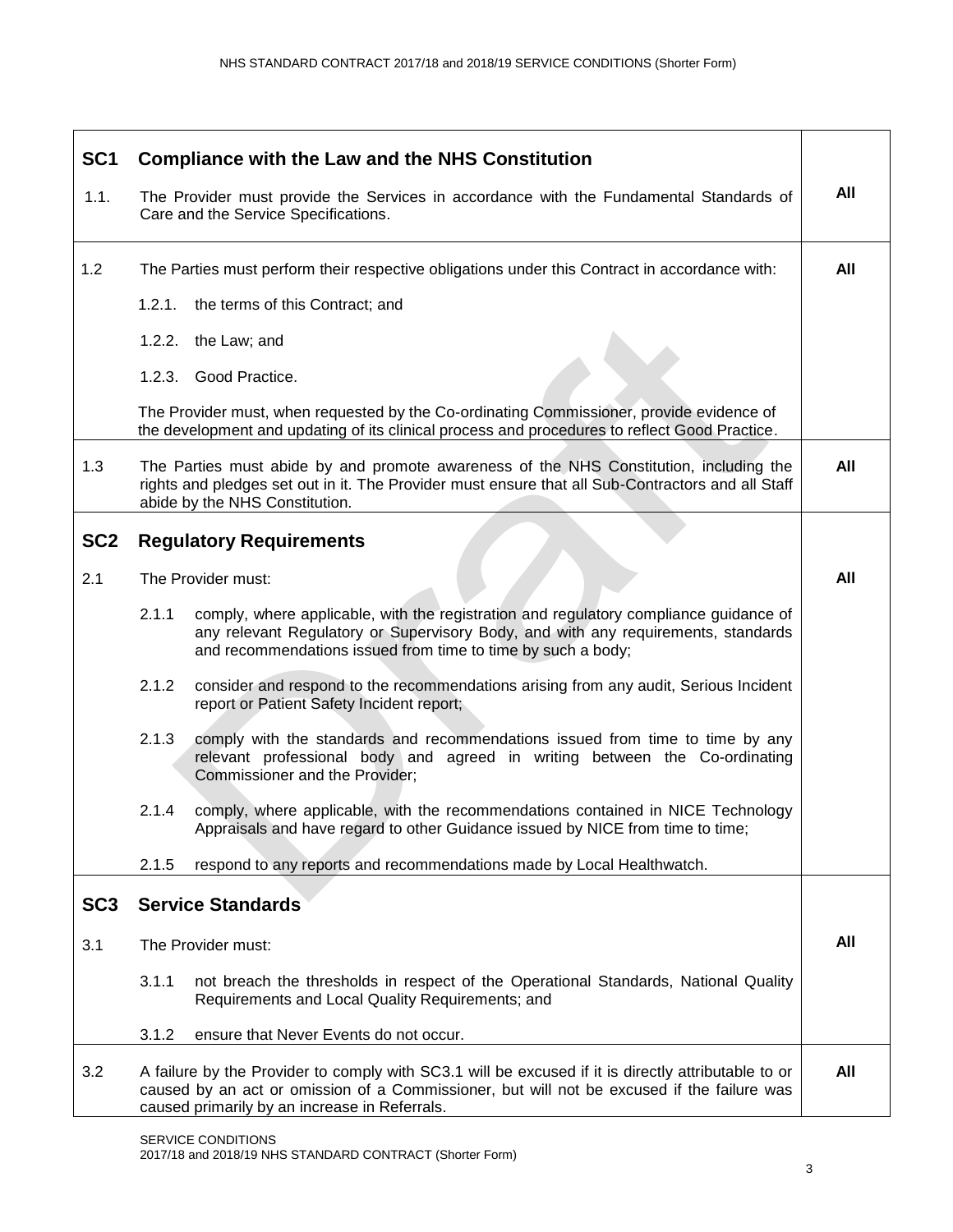| 3.3             | The Provider must continually review and evaluate the Services, must implement Lessons<br>Learned from those reviews and evaluations, from feedback, complaints, Patient Safety<br>Incidents, Never Events, and from Service User, Staff, GP and public involvement (including<br>the outcomes of Surveys).                                                                                                                                                                      | All                                 |
|-----------------|----------------------------------------------------------------------------------------------------------------------------------------------------------------------------------------------------------------------------------------------------------------------------------------------------------------------------------------------------------------------------------------------------------------------------------------------------------------------------------|-------------------------------------|
| SC4             | <b>Co-operation</b>                                                                                                                                                                                                                                                                                                                                                                                                                                                              |                                     |
| 4.1             | The Parties must at all times act in good faith towards each other and in the performance of<br>their respective obligations under this Contract. The Parties must co-operate and share<br>information with each other and with other commissioners and providers of health or social<br>care in respect of Service Users, in accordance with the Law and Good Practice, to facilitate<br>the delivery of co-ordinated and integrated services for the benefit of Service Users. | All                                 |
| SC <sub>5</sub> | <b>Commissioner Requested Services/Essential Services</b>                                                                                                                                                                                                                                                                                                                                                                                                                        |                                     |
| 5.1             | The Provider must comply with its obligations under Monitor's Licence (if required) in respect<br>of any Services designated as CRS by any Commissioner from time to time in accordance with<br>CRS Guidance.                                                                                                                                                                                                                                                                    | All                                 |
| 5.2             | The Provider must maintain its ability to provide, and must ensure that it is able to offer to the<br>Commissioners, the Essential Services.                                                                                                                                                                                                                                                                                                                                     | <b>Essential</b><br><b>Services</b> |
| 5.3             | The Provider must have and at all times maintain an up-to-date Essential Services Continuity<br>Plan. The Provider must, in consultation with the Co-ordinating Commissioner, implement the<br><b>Essential Services Continuity Plan as required:</b>                                                                                                                                                                                                                            | <b>Essential</b><br><b>Services</b> |
|                 | 5.3.1<br>if there is any interruption to or suspension of the Essential Services; or                                                                                                                                                                                                                                                                                                                                                                                             |                                     |
|                 | 5.3.2<br>on expiry or early termination of this Contract or of any Service.                                                                                                                                                                                                                                                                                                                                                                                                      |                                     |
| SC <sub>6</sub> | <b>Choice and Referral</b>                                                                                                                                                                                                                                                                                                                                                                                                                                                       |                                     |
| 6.1             | The Parties must comply with Guidance issued by the Department of Health, NHS England<br>and NHS Improvement regarding patients' rights to choice of provider and/or consultant.                                                                                                                                                                                                                                                                                                 | All                                 |
| 6.2             | The Provider must accept any Referral of a Service User made in accordance with the Referral<br>processes or and clinical thresholds set out or referred to in this Contract and/or as otherwise<br>agreed between the Parties.                                                                                                                                                                                                                                                  | All                                 |
| 6.3             | The existence of this Contract does not entitle the Provider to accept referrals in respect of,<br>provide services to, nor to be paid for providing services to, individuals whose Responsible<br>Commissioner is not a Party to this Contract.                                                                                                                                                                                                                                 | All                                 |
| 6.4             | Except as permitted under the Service Specifications, the Provider must not carry out, nor refer<br>to another provider to carry out, any treatment or care that is unrelated to a Service User's<br>original Referral or presentation without the agreement of the Service User's GP.                                                                                                                                                                                           | All                                 |
| SC7             | <b>Intentionally Omitted</b>                                                                                                                                                                                                                                                                                                                                                                                                                                                     |                                     |
|                 |                                                                                                                                                                                                                                                                                                                                                                                                                                                                                  |                                     |
| SC <sub>8</sub> | <b>Making Every Contact Count and Self Care</b>                                                                                                                                                                                                                                                                                                                                                                                                                                  |                                     |
| 8.1             | The Provider must develop and maintain an organisational plan to ensure that Staff use every                                                                                                                                                                                                                                                                                                                                                                                     | All                                 |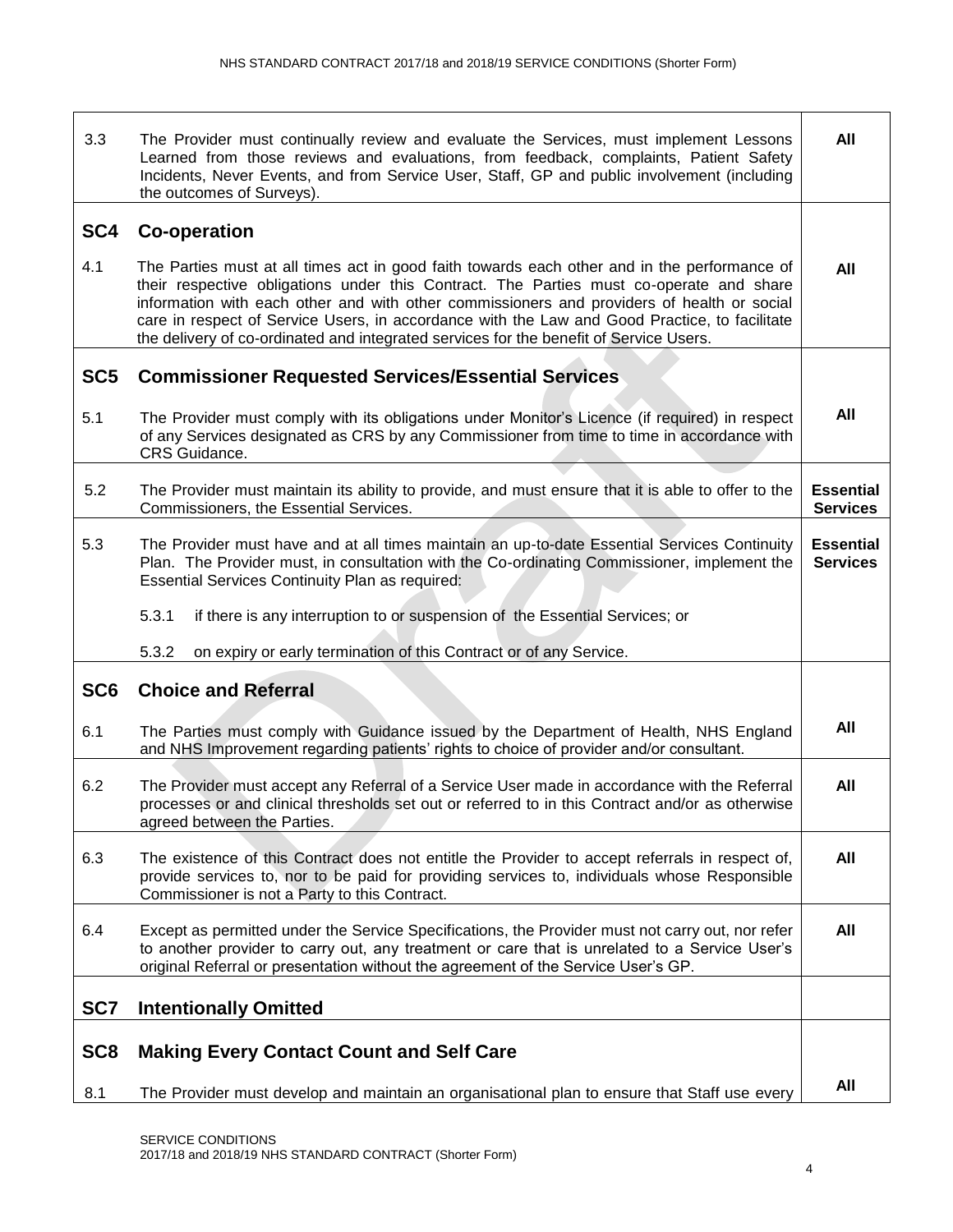|                 | contact that they have with Service Users and the public as an opportunity to maintain or<br>improve health and wellbeing, in accordance with the principles and using the tools comprised<br>in Making Every Contact Count Guidance.                                                              |                            |
|-----------------|----------------------------------------------------------------------------------------------------------------------------------------------------------------------------------------------------------------------------------------------------------------------------------------------------|----------------------------|
| 8.2             | Where clinically appropriate, the Provider must support Service Users to develop the<br>knowledge, skills and confidence to take increasing responsibility for managing their own<br>ongoing care.                                                                                                 |                            |
|                 |                                                                                                                                                                                                                                                                                                    |                            |
| SC <sub>9</sub> | <b>Intentionally Omitted</b>                                                                                                                                                                                                                                                                       |                            |
|                 | SC10 Personalised Care Planning and Shared Decision-Making                                                                                                                                                                                                                                         |                            |
| 10.1            | The Provider must comply with regulation 9 of the 2014 Regulations. In planning and<br>reviewing the care or treatment which a Service User receives, the Provider must employ<br>Shared Decision-Making, using supporting tools and techniques approved by the Co-ordinating<br>Commissioner.     | All                        |
| 10.2            | Where a Local Authority requests the cooperation of the Provider in securing an Education,<br>Health and Care Needs Assessment, the Provider must use all reasonable endeavours to<br>comply with that request within 6 weeks of the date on which it receives it.                                 | CS, MH                     |
|                 | SC11 Transfer of and Discharge from Care                                                                                                                                                                                                                                                           |                            |
| 11.1            | The Provider must comply with the Transfer of and Discharge from Care Protocols and all Law<br>and Guidance (including LD Guidance and Transfer and Discharge Guidance) relating to<br>transfer of and discharge from care.                                                                        | All                        |
| 11.2            | The Provider and each Commissioner must use its best efforts to support safe, prompt<br>discharge from hospital and to avoid circumstances and transfers and/or discharges likely to<br>lead to emergency readmissions or recommencement of care.                                                  | All                        |
| 11.3            | The Provider must issue the Discharge Summary to the Service User's GP and/or Referrer<br>and to any third party provider within the timescale, and in accordance with any other<br>requirements, set out in the relevant Transfer of and Discharge from Care Protocol.                            | All<br>except<br><b>PT</b> |
|                 | SC12 Communicating With and Involving Service Users, Public and Staff                                                                                                                                                                                                                              |                            |
| 12.1            | The Provider must ensure that all communications about a Service User's care with that<br>Service User (and, where appropriate, their Carer and/or Legal Guardian), their GP and other<br>providers are clear and timely. The Provider must comply with the Accessible Information<br>Standard.    | All                        |
| 12.2            | The Provider must actively engage, liaise and communicate with Service Users (and, where<br>appropriate, their Carers and Legal Guardians), Staff, GPs and the public in an open and clear<br>manner in accordance with the Law and Good Practice, seeking their feedback whenever<br>practicable. | All                        |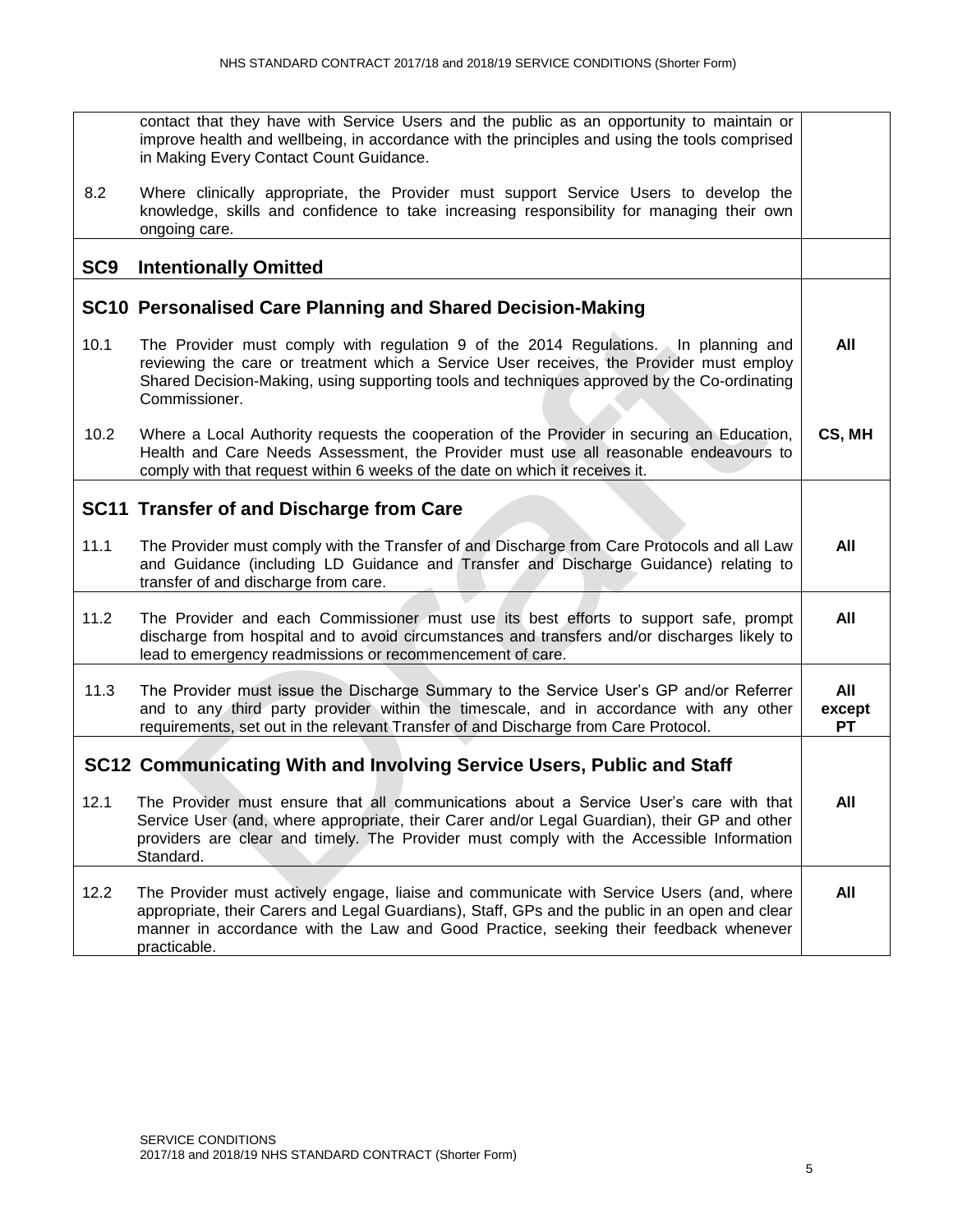| 12.3 |                        | The Provider must:                                                                                                                                                                                                                                                                                                                                                                      | All |
|------|------------------------|-----------------------------------------------------------------------------------------------------------------------------------------------------------------------------------------------------------------------------------------------------------------------------------------------------------------------------------------------------------------------------------------|-----|
|      | 12.3.1                 | carry out the Friends and Family Test Surveys as required in accordance with FFT<br>Guidance, using all reasonable endeavours to maximise the number of responses<br>from Service Users;                                                                                                                                                                                                |     |
|      | 12.3.2                 | carry out other Surveys as agreed with the Co-ordinating Commissioner from time to<br>time; and                                                                                                                                                                                                                                                                                         |     |
|      | 12.3.3                 | provide a written report to the Co-ordinating Commissioner on the results of each<br>Survey.                                                                                                                                                                                                                                                                                            |     |
|      |                        | SC13 Equity of Access, Equality and Non-Discrimination                                                                                                                                                                                                                                                                                                                                  |     |
| 13.1 |                        | The Parties must not discriminate between or against Service Users, Carers or Legal<br>Guardians on the grounds of age, disability, marriage or civil partnership, pregnancy or<br>maternity, race, religion or belief, sex, sexual orientation, gender reassignment, or any other<br>non-medical characteristics, except as permitted by Law.                                          | All |
| 13.2 |                        | The Provider must provide appropriate assistance and make reasonable adjustments for<br>Service Users, Carers and Legal Guardians who do not speak, read or write English or who<br>have communication difficulties (including hearing, oral or learning impairments).                                                                                                                  | All |
|      |                        | <b>SC14 Intentionally Omitted</b>                                                                                                                                                                                                                                                                                                                                                       |     |
|      |                        | <b>SC15 Places of Safety</b>                                                                                                                                                                                                                                                                                                                                                            |     |
| 15.1 |                        | The Parties must have regard to the Mental Health Crisis Care Concordat and must reach<br>agreement on the identification of, and standards for operation of, Places of Safety in<br>accordance with the Law, the 1983 Act Code and Royal College of Psychiatrists Standards.                                                                                                           | MН  |
|      | <b>SC16 Complaints</b> |                                                                                                                                                                                                                                                                                                                                                                                         |     |
| 16.1 |                        | The Commissioners and the Provider must each publish, maintain and operate a complaints<br>procedure in compliance with the Fundamental Standards and other Law and Guidance.                                                                                                                                                                                                           | All |
| 16.2 |                        | The Provider must:                                                                                                                                                                                                                                                                                                                                                                      |     |
|      |                        | 16.2.1 provide clear information to Service Users, their Carers and representatives, and to the<br>public, displayed prominently in the Services Environment as appropriate, on how to<br>make a complaint or to provide other feedback and on how to contact<br>Local<br>Healthwatch; and                                                                                              | All |
|      |                        | 16.2.2 ensure that this information informs Service Users, their Carers and representatives, of<br>their legal rights under the NHS Constitution, how they can access independent<br>support to help make a complaint, and how they can take their complaint to the Health<br>Service Ombudsman should they remain unsatisfied with the handling of their<br>complaint by the Provider. |     |
|      |                        | <b>SC17 Services Environment and Equipment</b>                                                                                                                                                                                                                                                                                                                                          |     |
| 17.1 |                        | The Provider must ensure that the Services Environment and the Equipment comply with the<br>Fundamental Standards of Care.                                                                                                                                                                                                                                                              | All |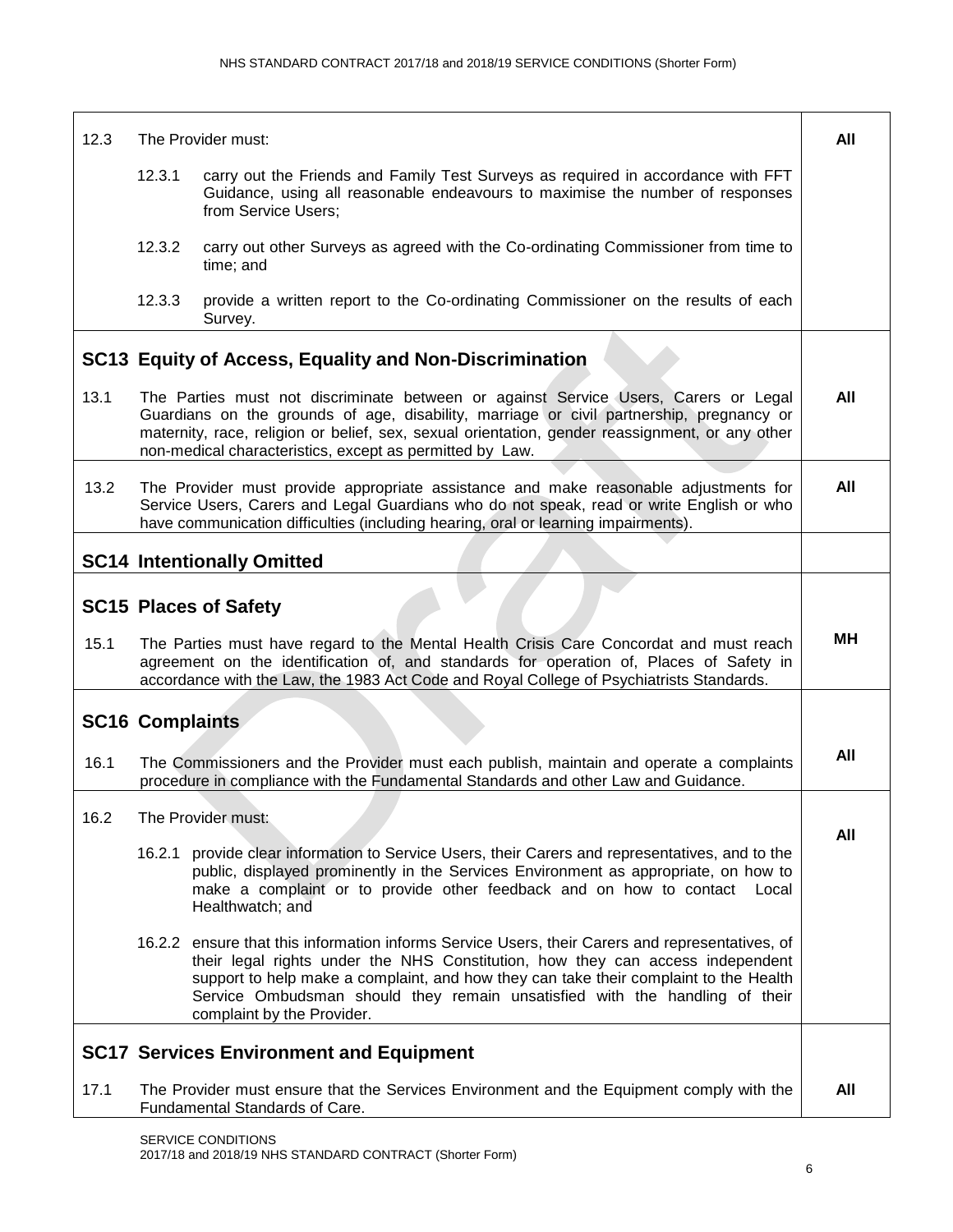| 17.2 | Unless stated otherwise in this Contract, the Provider must at its own cost provide all<br>Equipment necessary to provide the Services in accordance with the Law and any necessary<br>Consents.                                                                                                                                                                                                | All |
|------|-------------------------------------------------------------------------------------------------------------------------------------------------------------------------------------------------------------------------------------------------------------------------------------------------------------------------------------------------------------------------------------------------|-----|
| 17.3 | The Provider must ensure that all Staff using Equipment, and all Service Users and Carers<br>using Equipment independently as part of the Service User's care or treatment, have received<br>appropriate and adequate training and have been assessed as competent in the use of that<br>Equipment.                                                                                             | All |
|      | SC18 - SC20 Intentionally Omitted                                                                                                                                                                                                                                                                                                                                                               |     |
|      | SC21 Antimicrobial Resistance and Healthcare Associated Infections                                                                                                                                                                                                                                                                                                                              |     |
| 21.1 | The Provider must comply with the Code of Practice on the Prevention and Control of<br>Infections.                                                                                                                                                                                                                                                                                              | All |
|      | <b>SC22 Intentionally Omitted</b>                                                                                                                                                                                                                                                                                                                                                               |     |
|      | <b>SC23 Service User Health Records</b>                                                                                                                                                                                                                                                                                                                                                         |     |
| 23.1 | The Provider must create and maintain Service User Health Records as appropriate for all<br>Service Users. The Provider must securely store and retain those records for the periods of<br>time required by Law and/or by Information Governance Alliance Guidance and/or otherwise<br>by the Department of Health, NHS England or NHS Digital, and then securely destroy them.                 | All |
| 23.2 | At a Commissioner's request, the Provider must promptly deliver to any third party provider of<br>healthcare or social care services nominated by that Commissioner a copy (or, at any time<br>following the expiry or termination of this Contract, the original) of the Service User Health<br>Record held by the Provider for any Service User for whom that Commissioner is<br>responsible. | All |
| 23.3 | The Provider must give each Service User full and accurate information regarding their<br>treatment and must evidence that in writing in the relevant Service User Health Record.                                                                                                                                                                                                               | All |
| 23.4 | Subject to and in accordance with Law and Guidance the Provider must                                                                                                                                                                                                                                                                                                                            | All |
|      | 23.4.1 ensure that the Service User Health Record includes the Service User's verified NHS<br>Number:                                                                                                                                                                                                                                                                                           |     |
|      | 23.4.2 use the NHS Number as the consistent identifier in all clinical correspondence (paper<br>or electronic) and in all information it processes in relation to the Service User; and                                                                                                                                                                                                         |     |
|      | 23.4.3 be able to use the NHS Number to identify all Activity relating to a Service User.                                                                                                                                                                                                                                                                                                       |     |
| 23.5 | The Commissioners must ensure that each Referrer (except a Service User presenting directly<br>to the Provider for assessment and/or treatment) uses the NHS Number as the consistent<br>identifier in all correspondence in relation to a Referral.                                                                                                                                            | All |
|      | <b>SC24 NHS Counter-Fraud and Security Management</b>                                                                                                                                                                                                                                                                                                                                           |     |
| 24.1 | The Provider must put in place and maintain appropriate arrangements to address security<br>management and counter-fraud issues, having regard to NHS Protect Standards.                                                                                                                                                                                                                        | All |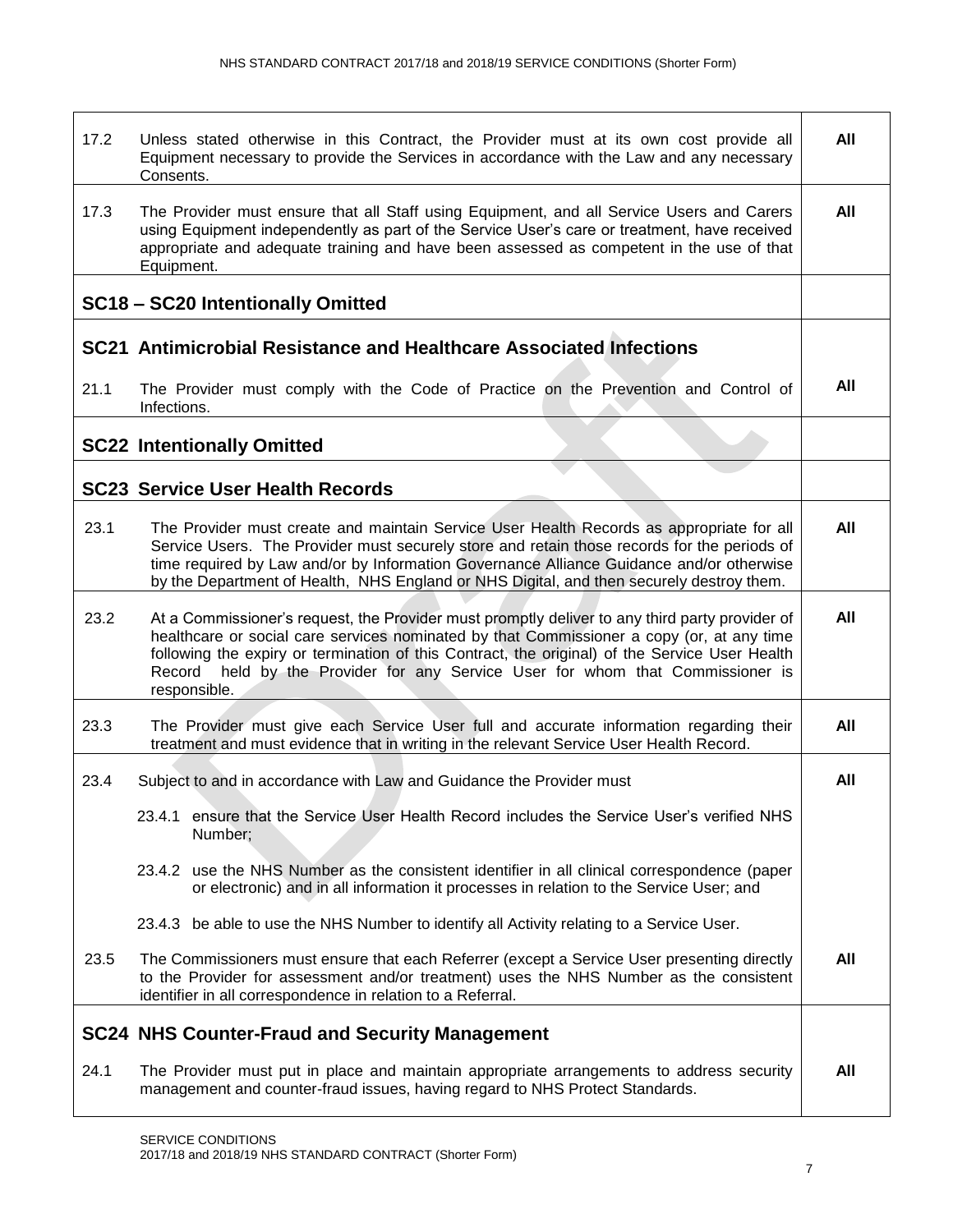| 24.2 | The Provider (if it holds Monitor's Licence or is an NHS Trust) must take the necessary action<br>to meet NHS Protect Standards.                                                                                                                                                                                                                                                                                                                                 | All |
|------|------------------------------------------------------------------------------------------------------------------------------------------------------------------------------------------------------------------------------------------------------------------------------------------------------------------------------------------------------------------------------------------------------------------------------------------------------------------|-----|
| 24.3 | The Provider must allow a person duly authorised to act on behalf of NHS Protect or on behalf<br>of any Commissioner to review security management and counter-fraud arrangements put in<br>place by the Provider. The Provider must implement any reasonable modifications to those<br>arrangements required by that person in order to meet the appropriate standards.                                                                                         | All |
| 24.4 | The Provider must, on becoming aware of any suspected or actual bribery, corruption or fraud,<br>security incident or security breach involving Staff, a Service User or public funds, promptly<br>report the matter to the Local Counter Fraud Specialist of the relevant NHS Body and to NHS<br>Protect.                                                                                                                                                       | All |
|      | <b>SC25 Procedures and Protocols</b>                                                                                                                                                                                                                                                                                                                                                                                                                             |     |
| 25.1 | The Parties must comply with their respective obligations under any Other Local Agreements,<br>Policies and Procedures.                                                                                                                                                                                                                                                                                                                                          | All |
|      | SC26 - SC27 Intentionally Omitted                                                                                                                                                                                                                                                                                                                                                                                                                                |     |
|      | <b>SC28 Information Requirements</b>                                                                                                                                                                                                                                                                                                                                                                                                                             |     |
| 28.1 | The Provider must:                                                                                                                                                                                                                                                                                                                                                                                                                                               | All |
|      | 28.1.1 provide the information specified in and in accordance with this SC28 and Schedule<br>6A (Reporting Requirements);                                                                                                                                                                                                                                                                                                                                        |     |
|      | 28.1.2 where and to the extent applicable, conform to all NHS information standards notices<br>and information and data standards approved or published by, the Secretary of State,<br>NHS England or NHS Digital on their behalf, as appropriate;                                                                                                                                                                                                               |     |
|      | 28.1.3 implement any other datasets and information requirements agreed from time to time<br>between it and the Co-ordinating Commissioner;                                                                                                                                                                                                                                                                                                                      |     |
|      | 28.1.4 comply with Guidance issued by NHS England and NHS Digital, and with the Law, in<br>relation to protection of patient identifiable data;                                                                                                                                                                                                                                                                                                                  |     |
|      | 28.1.5 subject to and in accordance with Law and Guidance and any relevant standards<br>issued by the Secretary of State, NHS England or NHS Digital, use the Service User's<br>verified NHS Number as the consistent identifier of each record on all patient datasets;<br>and                                                                                                                                                                                  |     |
|      | comply with the Law and Guidance on the use and disclosure of personal confidential data for<br>other than direct care purposes.                                                                                                                                                                                                                                                                                                                                 |     |
| 28.2 | The Co-ordinating Commissioner may request from the Provider any information in addition to<br>that to be provided under SC28.1 which any Commissioner reasonably and lawfully requires in<br>relation to this Contract. The Provider must supply that information in a timely manner.                                                                                                                                                                           | All |
| 28.3 | The Co-ordinating Commissioner must act reasonably in requesting the Provider to provide<br>any information under this Contract, having regard to the burden which that request places on<br>the Provider, and may not require the Provider to supply any information to any Commissioner<br>locally for which that Commissioner cannot demonstrate purpose and value in connection with<br>the discharge of that Commissioner's statutory duties and functions. | All |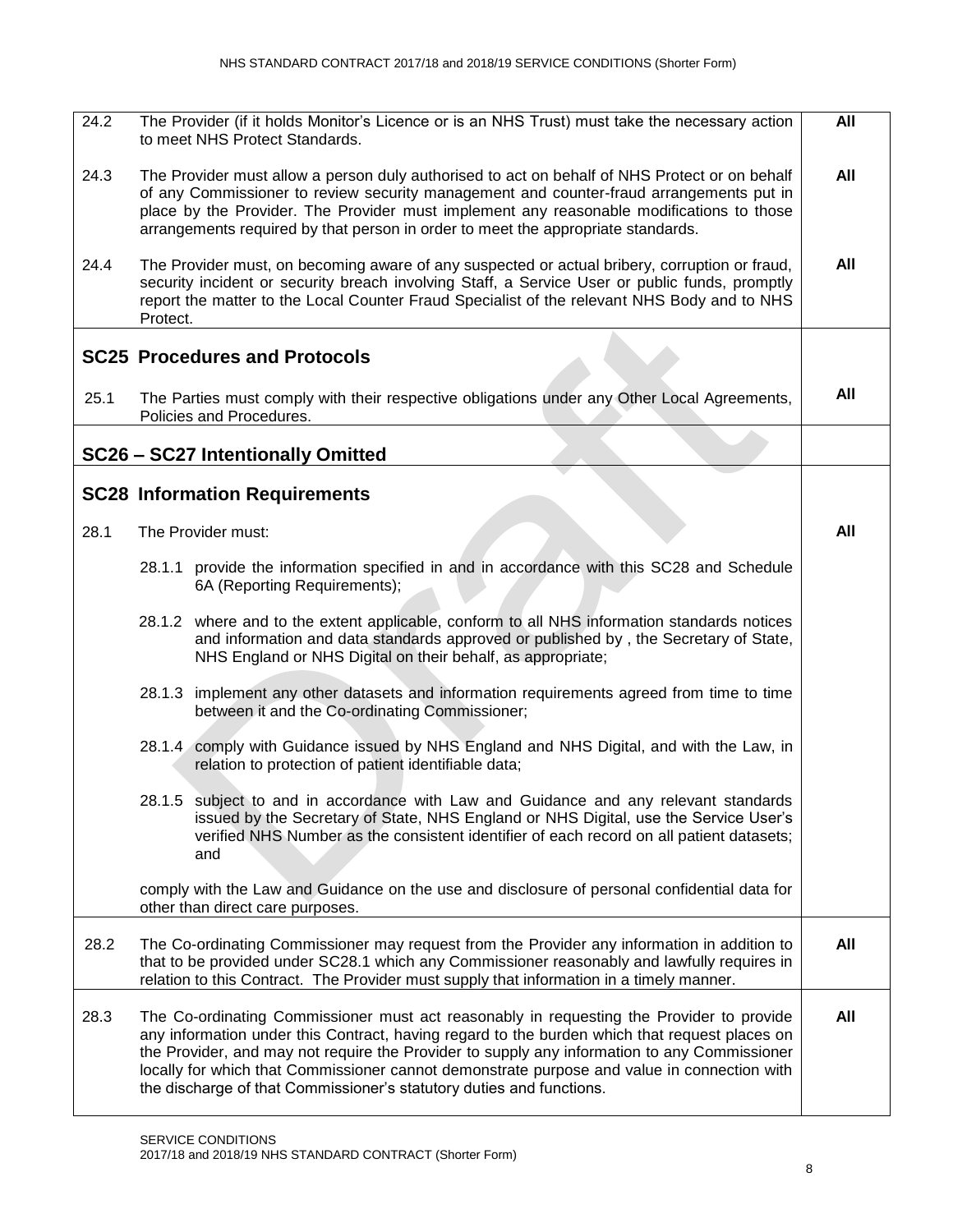| 28.4 | The Provider and each Commissioner must ensure that any information provided to any other<br>Party in relation to this Contract is accurate and complete.                                                                                                                                                                                                  | All |
|------|------------------------------------------------------------------------------------------------------------------------------------------------------------------------------------------------------------------------------------------------------------------------------------------------------------------------------------------------------------|-----|
| 28.5 | The Provider must ensure that each dataset that it provides under this Contract contains the<br>ODS code and/or other appropriate identifier for the relevant Commissioner. The Parties must<br>have regard to Commissioner Assignment Methodology Guidance and Who Pays? Guidance<br>when determining the correct Commissioner code in activity datasets. | All |
| 28.6 | The Parties must comply with Guidance relating to clinical coding published by the NHS<br>Classifications Service and with the definitions of Activity maintained under the NHS Data<br>Model and Dictionary.                                                                                                                                              | All |
|      | <b>SC29 Managing Activity and Referrals</b>                                                                                                                                                                                                                                                                                                                |     |
| 29.1 | The Commissioners must use all reasonable endeavours to procure that that all Referrers<br>adhere to Referral processes and clinical thresholds set out or referred to in this Contract<br>and/or as otherwise agreed between the Parties.                                                                                                                 | All |
| 29.2 | The Provider must comply with and use all reasonable endeavours to manage Activity in<br>accordance with Referral processes and clinical thresholds set out or referred to in this<br>Contract and/or as otherwise agreed between the Parties.                                                                                                             | All |
| 29.3 | Before the start of each Contract Year, the Parties may agree an Indicative Activity Plan<br>specifying the threshold for each activity (and those agreed thresholds may be zero).                                                                                                                                                                         | All |
| 29.4 | The Provider must submit an Activity and Finance Report to the Co-ordinating Commissioner<br>in accordance with Schedule 6A (Reporting Requirements).                                                                                                                                                                                                      | All |
| 29.5 | The Co-ordinating Commissioner and the Provider will monitor actual Activity reported in each<br>Activity and Finance Report in respect of each Commissioner against the thresholds set out in<br>any agreed Indicative Activity Plan, any previous Activity and Finance Reports and generally.                                                            | All |
| 29.6 | Each Party must notify the other(s) as soon as reasonably practicable after becoming aware of<br>any unexpected or unusual patterns of Referrals and/or Activity specifying the nature of the<br>unexpected pattern and their initial opinion as to its likely cause.                                                                                      | All |
| 29.7 | The Parties must meet to discuss any notice given under SC29.6 as soon as reasonably<br>practicable and must seek to agree any actions required of any Party in response to the<br>circumstances identified.                                                                                                                                               | All |
|      | SC30 Emergency Preparedness, Resilience and Response                                                                                                                                                                                                                                                                                                       |     |
| 30.1 | The Provider must comply with EPRR Guidance if and when applicable. The Provider must<br>identify and have in place an Accountable Emergency Officer.                                                                                                                                                                                                      | All |
| 30.2 | The Provider must notify the Co-ordinating Commissioner as soon as reasonably practicable<br>and in any event no later than 5 Operational Days following:                                                                                                                                                                                                  | All |
|      | 30.2.1 the activation of its Incident Response Plan and/or Business Continuity Plan; or                                                                                                                                                                                                                                                                    |     |
|      | 30.2.2 any risk or any actual disruption to CRS or Essential Services.                                                                                                                                                                                                                                                                                     |     |
| 30.3 | The Provider must at the request of the Co-ordinating Commissioner provide whatever support<br>and assistance may reasonably be required by the Commissioners and/or NHS England                                                                                                                                                                           | All |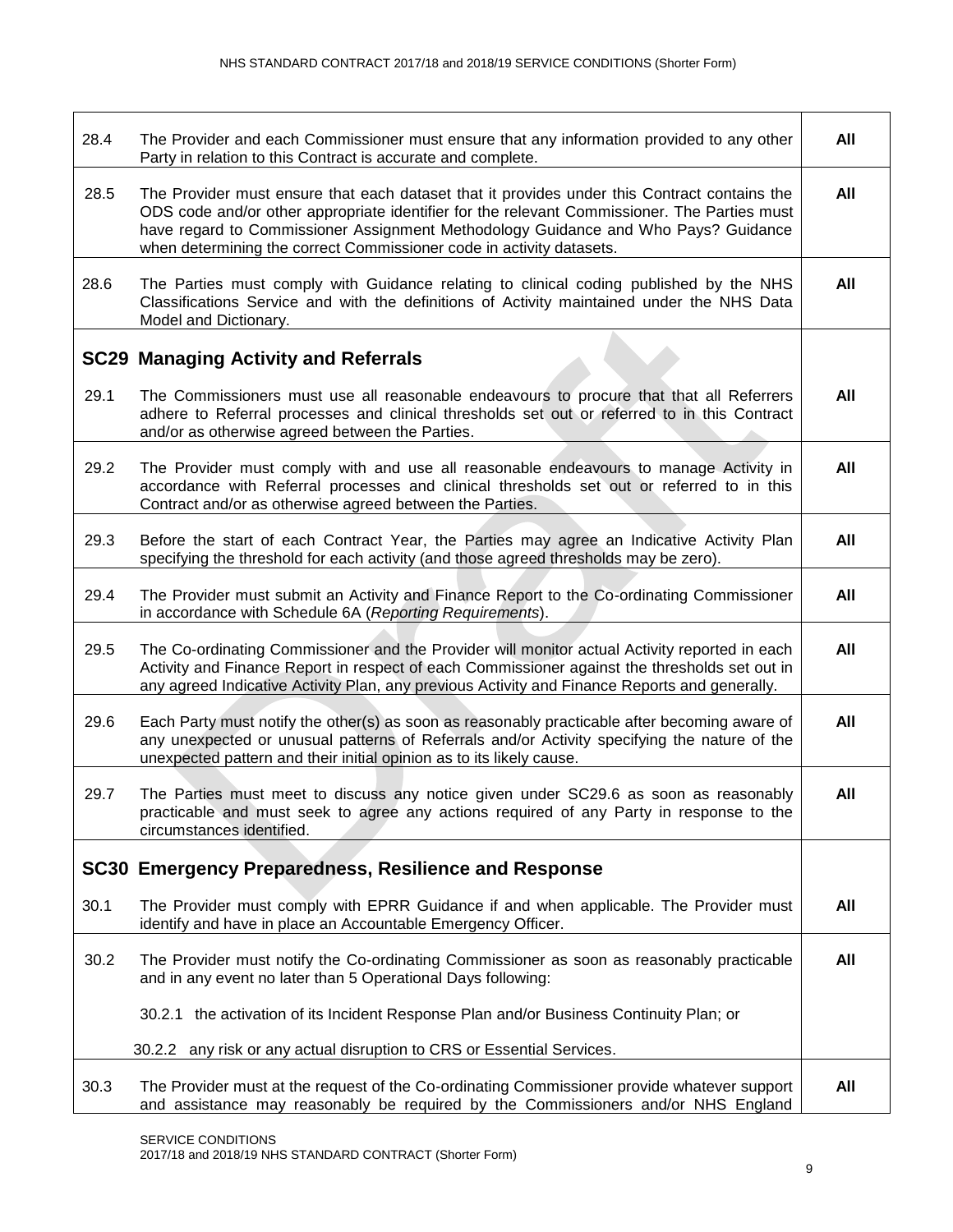|      | and/or Public Health England in response to any national, regional or local public health<br>emergency or incident.                                                                                                                                                                                                                                                                                                                                 |     |
|------|-----------------------------------------------------------------------------------------------------------------------------------------------------------------------------------------------------------------------------------------------------------------------------------------------------------------------------------------------------------------------------------------------------------------------------------------------------|-----|
|      | <b>SC31 Intentionally Omitted</b>                                                                                                                                                                                                                                                                                                                                                                                                                   |     |
|      | <b>SC32 Safeguarding and Mental Capacity</b>                                                                                                                                                                                                                                                                                                                                                                                                        |     |
| 32.1 | The Provider must ensure that Service Users are protected from abuse, neglect and improper<br>or degrading treatment, and must take appropriate action to respond to any allegation or<br>disclosure of abuse in accordance with the Law.                                                                                                                                                                                                           | All |
| 32.2 | The Provider must nominate:                                                                                                                                                                                                                                                                                                                                                                                                                         | All |
|      | 32.2.1 a Safeguarding Lead and/or a named professional for safeguarding children, young<br>people and adults, in accordance with Safeguarding Guidance;                                                                                                                                                                                                                                                                                             |     |
|      | 32.2.2 a Child Sexual Abuse and Exploitation Lead; and                                                                                                                                                                                                                                                                                                                                                                                              |     |
|      | 32.2.3 a Mental Capacity and Deprivation of Liberty Lead,                                                                                                                                                                                                                                                                                                                                                                                           |     |
|      | and must ensure that the Co-ordinating Commissioner is kept informed at all times of the<br>identity of the persons holding those positions.                                                                                                                                                                                                                                                                                                        |     |
| 32.3 | The Provider must comply with the requirements and principles in relation to the safeguarding<br>of children, young people and adults, including in relation to deprivation of liberty safeguards<br>and child abuse and sexual exploitation, domestic abuse and female genital mutilation (as<br>relevant to the Services, set out or referred to in Law and Guidance (including Safeguarding<br>Guidance and Child Sexual Exploitation Guidance). | All |
| 32.4 | The Provider has adopted and must comply with the Safeguarding Policies and MCA Policies.<br>The Provider has ensured and must at all times ensure that the Safeguarding Policies and<br>MCA Policies reflect and comply with:                                                                                                                                                                                                                      | All |
|      | 32.4.1 Law and Guidance;                                                                                                                                                                                                                                                                                                                                                                                                                            |     |
|      | 32.4.2 the local multi-agency policies and any Commissioner safeguarding and MCA<br>requirements.                                                                                                                                                                                                                                                                                                                                                   |     |
| 32.5 | The Provider must implement comprehensive programmes for safeguarding and MCA training<br>for all relevant Staff and must have regard to Safeguarding Training Guidance.                                                                                                                                                                                                                                                                            | All |
|      | <b>SC33 Incidents Requiring Reporting</b>                                                                                                                                                                                                                                                                                                                                                                                                           |     |
| 33.1 | The Provider must notify deaths, Serious Incidents and other incidents to CQC, and to any<br>relevant Regulatory or Supervisory Body or other official body, in accordance with Good<br>Practice, Law and Guidance.                                                                                                                                                                                                                                 | All |
| 33.2 | The Provider must comply with the NHS Serious Incident Framework and the Never Events<br>Policy Framework, and must report all Serious Incidents and Never Events in accordance with<br>the requirements of those Frameworks.                                                                                                                                                                                                                       | All |
| 33.3 | The Parties must comply with their respective obligations in relation to deaths and other<br>incidents in connection with the Services under Schedule 6C (Incidents Requiring Reporting<br>Procedure) and under Schedule 6A (Reporting Requirements).                                                                                                                                                                                               | All |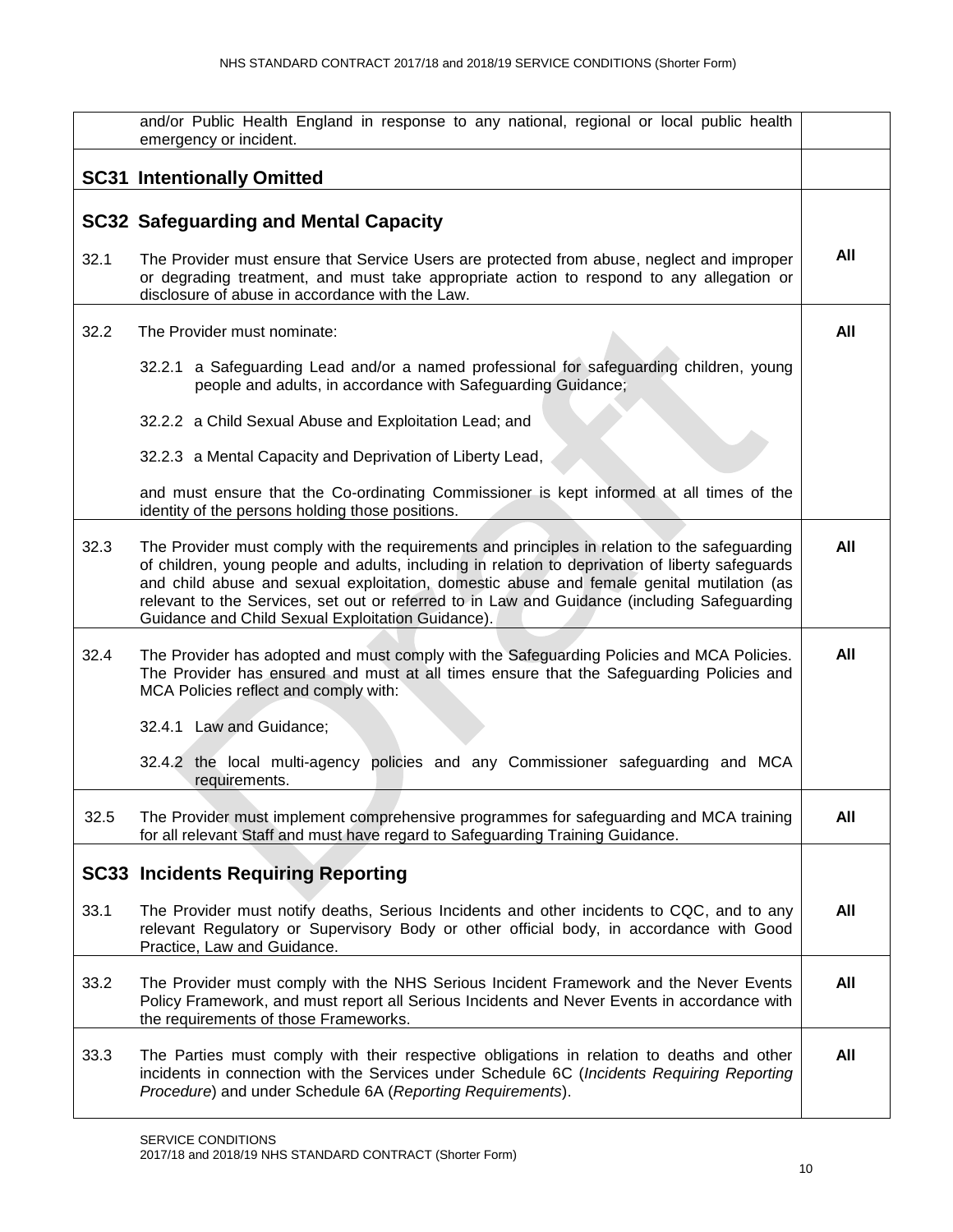| 33.4          | If a notification the Provider gives to any relevant Regulatory or Supervisory Body directly or<br>indirectly concerns any Service User, the Provider must send a copy of it to the relevant<br>Commissioner, in accordance with the timescales set out in Schedule 6C (Incidents Requiring<br>Reporting Procedure) and in Schedule 6A (Reporting Requirements). | All                   |
|---------------|------------------------------------------------------------------------------------------------------------------------------------------------------------------------------------------------------------------------------------------------------------------------------------------------------------------------------------------------------------------|-----------------------|
| 33.5          | The Commissioners may (subject to Law) use any information provided by the Provider under<br>this SC33, Schedule 6C (Incidents Requiring Reporting Procedure) and Schedule 6A<br>(Reporting Requirements) in any report which they make in connection with Serious Incidents.                                                                                    | All                   |
|               | <b>SC34 Care of Dying People</b>                                                                                                                                                                                                                                                                                                                                 |                       |
| 34.1          | The Provider must have regard to Guidance on Care of Dying People and must, where<br>applicable, comply with SCCI 1580 (Palliative Care Co-ordination: Core Content) and the<br>associated EPACCS IT System Requirements to ensure implementation of interoperable<br>solutions.                                                                                 | All                   |
|               | <b>SC35 Duty of Candour</b>                                                                                                                                                                                                                                                                                                                                      |                       |
| 35.1          | The Provider must act in an open and transparent way with Relevant Persons in relation to<br>Services provided to Service Users.                                                                                                                                                                                                                                 | All                   |
| 35.2          | The Provider must, where applicable, comply with its obligations under regulation 20 of the<br>2014 Regulations in respect of any Notifiable Safety Incident.                                                                                                                                                                                                    | All                   |
|               | <b>SC36 Payment Terms</b>                                                                                                                                                                                                                                                                                                                                        |                       |
| 36.1          | Subject to any express provision of this Contract to the contrary, each Commissioner must pay<br>the Provider in accordance with the National Tariff, to the extent applicable, for all Services<br>that the Provider delivers to it in accordance with this Contract.                                                                                           | All                   |
| <b>Prices</b> |                                                                                                                                                                                                                                                                                                                                                                  |                       |
| 36.2          | The Prices payable by the Commissioners under this Contract will be:                                                                                                                                                                                                                                                                                             | All                   |
|               | 36.2.1 for any Service for which the National Tariff mandates or specifies a price:                                                                                                                                                                                                                                                                              |                       |
|               | 36.2.1.1<br>the National Price; or                                                                                                                                                                                                                                                                                                                               |                       |
|               | 36.2.1.2<br>the National Price as modified by a Local Variation; or                                                                                                                                                                                                                                                                                              |                       |
|               | 36.2.1.3<br>(subject to SC36.15 to 36.19 (Local Modifications)) the National Price<br>as modified by a Local Modification approved or granted by NHS<br>Improvement,                                                                                                                                                                                             |                       |
|               | for the relevant Contract Year;                                                                                                                                                                                                                                                                                                                                  |                       |
|               | 36.2.2 for any Service for which the National Tariff does not mandate or specify a price, the<br>Local Price for the relevant Contract Year.                                                                                                                                                                                                                     |                       |
|               | <b>Local Prices</b>                                                                                                                                                                                                                                                                                                                                              |                       |
| 36.3          | The Co-ordinating Commissioner and the Provider have agreed and set out in Schedule 3A<br>(Local Prices) the mechanism by which that Local Price is to be adjusted with effect from the                                                                                                                                                                          | Local<br><b>Price</b> |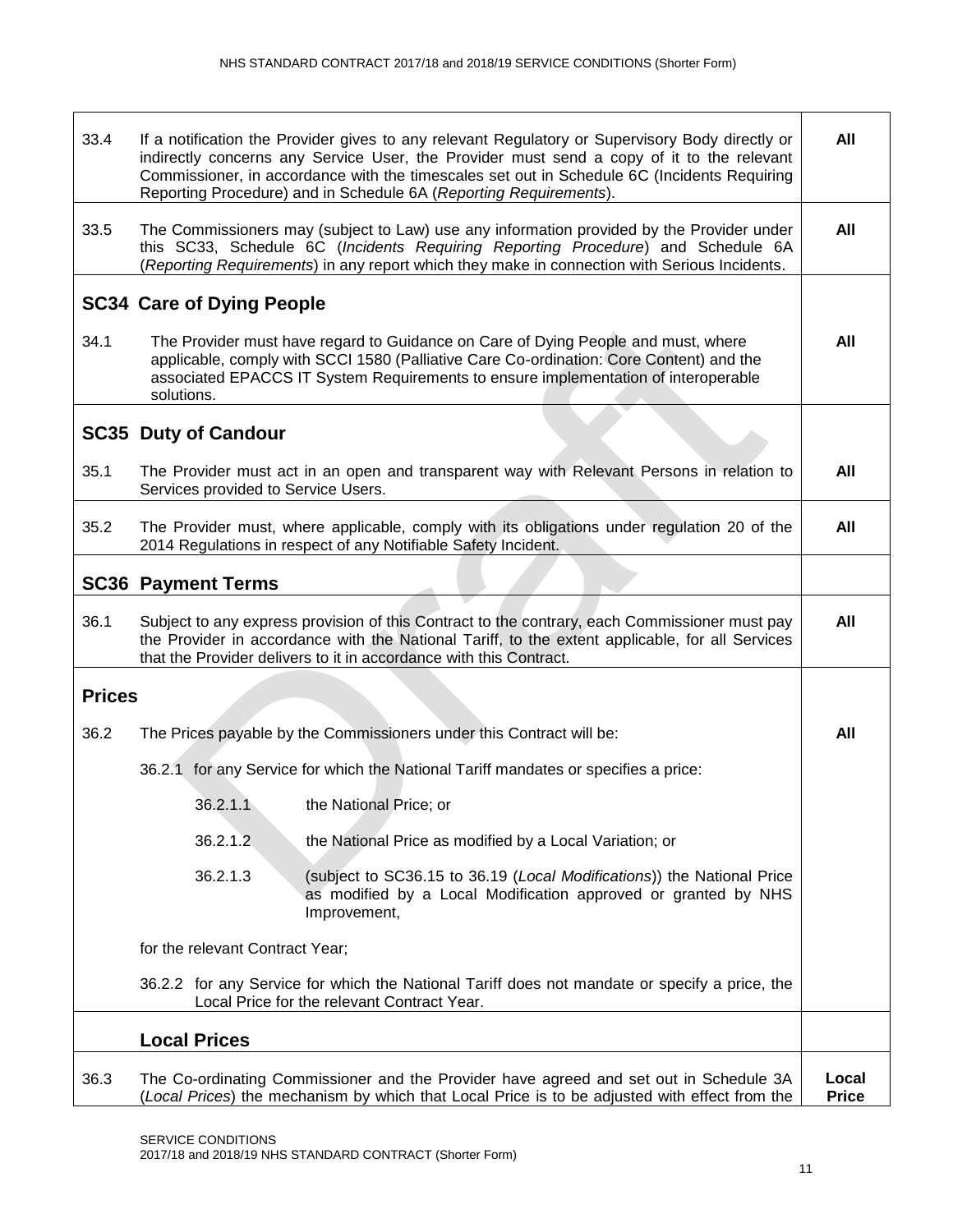|       | start of each Contract Year. The Parties must in any event have regard to the efficiency and<br>uplift factors set out in the National Tariff where applicable.                                                                                                                                                                                                                                                                                                                                                                                                                              |                                 |
|-------|----------------------------------------------------------------------------------------------------------------------------------------------------------------------------------------------------------------------------------------------------------------------------------------------------------------------------------------------------------------------------------------------------------------------------------------------------------------------------------------------------------------------------------------------------------------------------------------------|---------------------------------|
| 36.4  | Any Local Price must be determined and agreed in accordance with the rules set out in the<br>National Tariff.                                                                                                                                                                                                                                                                                                                                                                                                                                                                                | Local<br><b>Price</b>           |
| 36.5  | The Co-ordinating Commissioner and the Provider must apply annually any adjustment<br>mechanism agreed and documented in Schedule 3A (Local Prices). Where no adjustment<br>mechanism has been agreed, the Co-ordinating Commissioner and the Provider must review<br>and agree before the start of each Contract Year the Local Price to apply to the following<br>Contract Year, having regard to the efficiency and uplift factors set out in the National Tariff<br>where applicable. In either case the Local Price as adjusted or agreed will apply to the<br>following Contract Year. | Local<br><b>Price</b>           |
| 36.6  | If the Co-ordinating Commissioner and the Provider fail to review or agree any Local Price for<br>the following Contract Year by the date 2 months before the start of that Contract Year, or<br>there is a dispute as to the application of any agreed adjustment mechanism, either may refer<br>the matter to Dispute Resolution for escalated negotiation and then (failing agreement)<br>mediation.                                                                                                                                                                                      | Local<br><b>Price</b>           |
| 36.7  | If on or following completion of the mediation process the Co-ordinating Commissioner and the<br>Provider still cannot agree any Local Price for the following Contract Year, within 10<br>Operational Days of completion of the mediation process either the Co-ordinating<br>Commissioner or the Provider may terminate the affected Services by giving the other not less<br>than 6 months' written notice.                                                                                                                                                                               | Local<br><b>Price</b>           |
| 36.8  | If any Local Price has not been agreed or determined in accordance with SC36.5 and 36.6<br>before the start of a Contract Year then the Local Price will be that which applied for the<br>previous Contract Year increased or decreased in accordance with the efficiency and uplift<br>factors set out in the National Tariff. The application of these prices will not affect the right to<br>terminate this Contract as a result of non-agreement of a Local Prices under SC36.7.                                                                                                         | Local<br><b>Price</b>           |
| 36.9  | All Local Prices and any annual adjustment mechanism agreed in respect of them must be<br>recorded in Schedule 3A (Local Prices). Where the Co-ordinating Commissioner and the<br>Provider have agreed to depart from an applicable national currency that agreement must be<br>submitted by the Co-ordinating Commissioner to NHS Improvement in accordance with the<br>National Tariff.                                                                                                                                                                                                    | Local<br><b>Price</b>           |
|       | <b>Local Variations</b>                                                                                                                                                                                                                                                                                                                                                                                                                                                                                                                                                                      |                                 |
| 36.10 | The Co-ordinating Commissioner and the Provider may agree a Local Variation for one or<br>more Contract Years or for the duration of this Contract.                                                                                                                                                                                                                                                                                                                                                                                                                                          | <b>National</b><br><b>Price</b> |
| 36.11 | The agreement of any Local Variation must be in accordance with the rules set out in the<br>National Tariff.                                                                                                                                                                                                                                                                                                                                                                                                                                                                                 | <b>National</b><br><b>Price</b> |
| 36.12 | If the Co-ordinating Commissioner and the Provider agree any Local Variation for a period less<br>than the duration (or remaining duration) of this Contract, the relevant Price must be reviewed<br>before the expiry of the last Contract Year to which the Local Variation applies.                                                                                                                                                                                                                                                                                                       | <b>National</b><br><b>Price</b> |
| 36.13 | If the Co-ordinating Commissioner and the Provider fail to review or agree any Local Variation<br>to apply to the following Contract Year, the Price payable for the relevant Service for the<br>following Contract Year will be the National Price.                                                                                                                                                                                                                                                                                                                                         | <b>National</b><br><b>Price</b> |
| 36.14 | Each Local Variation must be recorded in Schedule 3B (Local Variations), submitted by the                                                                                                                                                                                                                                                                                                                                                                                                                                                                                                    | <b>National</b>                 |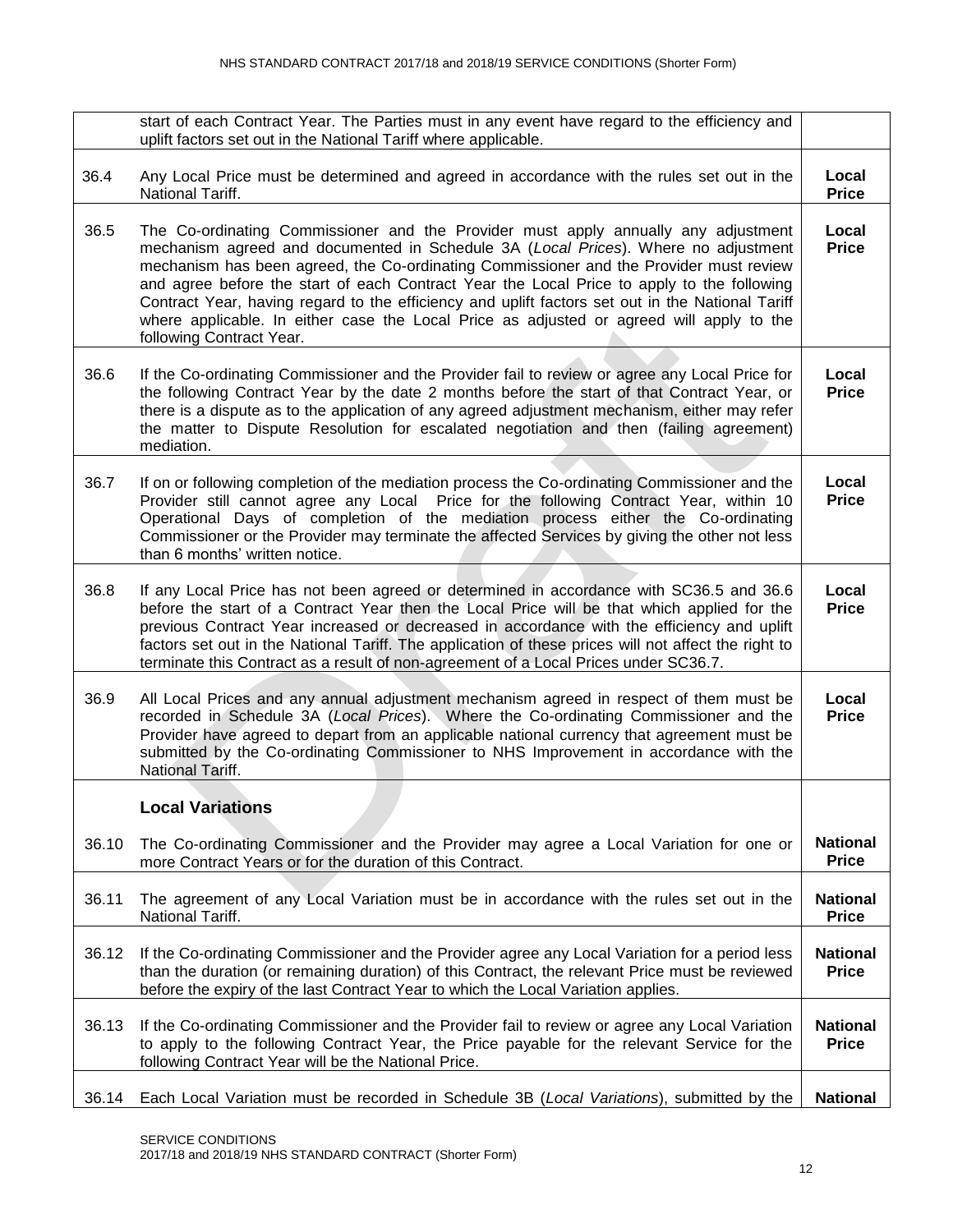|       | Co-ordinating Commissioner to NHS Improvement in accordance with the National Tariff and<br>published in accordance with section 116(3) of the 2012 Act.                                                                                                                                                                                                                                                                                                                                                                                                                                                                                                                                                                                                                                                                                       | <b>Price</b>                    |
|-------|------------------------------------------------------------------------------------------------------------------------------------------------------------------------------------------------------------------------------------------------------------------------------------------------------------------------------------------------------------------------------------------------------------------------------------------------------------------------------------------------------------------------------------------------------------------------------------------------------------------------------------------------------------------------------------------------------------------------------------------------------------------------------------------------------------------------------------------------|---------------------------------|
|       | <b>Local Modifications</b>                                                                                                                                                                                                                                                                                                                                                                                                                                                                                                                                                                                                                                                                                                                                                                                                                     |                                 |
| 36.15 | The Co-ordinating Commissioner and the Provider may agree (or NHS Improvement may<br>determine) a Local Modification in accordance with the National Tariff.                                                                                                                                                                                                                                                                                                                                                                                                                                                                                                                                                                                                                                                                                   | <b>National</b><br><b>Price</b> |
| 36.16 | Any Local Modification agreed and proposed by the Co-ordinating Commissioner and the<br>Provider must be submitted for approval by NHS Improvement in accordance with the National<br>Tariff. If NHS Improvement approves the application, the Price payable for the relevant Service<br>will be the National Price as modified in accordance with the Local Modification specified in<br>NHS Improvement's notice of approval. The date on which that Local Modification takes effect<br>and its duration will be as specified in that notice. Pending NHS Improvement's approval of an<br>agreed and proposed Local Modification, the Price payable for the relevant Service will be the<br>National Price as modified by the Local Modification submitted to NHS Improvement.                                                               | <b>National</b><br><b>Price</b> |
| 36.17 | If the Co-ordinating Commissioner and the Provider have failed to agree and propose a Local<br>Modification, the Provider may apply to NHS Improvement to determine a Local Modification. If<br>NHS Improvement determines a Local Modification, the Price payable for the relevant Service<br>will be the National Price as modified in accordance with the Local Modification specified in<br>NHS Improvement's notice of decision. The date on which that Local Modification takes effect<br>and its duration will be as specified in that notice. Pending NHS Improvement's determination<br>of a Local Modification, the Price payable for the relevant Service will be the National Price<br>(subject to any Local Variation which may have been agreed in accordance with SC36.10 to<br>$36.14$ ).                                      | <b>National</b><br><b>Price</b> |
| 36.18 | If NHS Improvement has refused to approve an agreed and proposed Local Modification, the<br>Price payable for the relevant Service will be the National Price (subject to any Local Variation<br>which may be agreed in accordance with SC36.10 to 36.14), and the Co-ordinating<br>Commissioner and the Provider must agree an appropriate mechanism for the adjustment and<br>reconciliation of the relevant Price to effect the reversion to the National Price (subject to any<br>Local Variation which may have been agreed in accordance with SC36.10 to 36.14). If NHS<br>Improvement has refused an application by the Provider for a Local Modification, the Price<br>payable for the relevant Service will be the National Price (subject to any Local Variation which<br>may have been agreed in accordance with SC36.10 to 36.14). | <b>National</b><br><b>Price</b> |
| 36.19 | Each Local Modification agreement and each application for determination of a Local<br>Modification must be submitted to NHS Improvement in accordance with section 124 or section<br>125 of the 2012 Act (as appropriate) and the National Tariff. Each Local Modification<br>agreement and each Local Modification approved or determined by NHS Improvement must<br>be recorded in Schedule 3C (Local Modifications).                                                                                                                                                                                                                                                                                                                                                                                                                       | <b>National</b><br><b>Price</b> |
|       | Payment where the Parties have agreed an Expected Annual Contract<br><b>Value</b>                                                                                                                                                                                                                                                                                                                                                                                                                                                                                                                                                                                                                                                                                                                                                              |                                 |
| 36.20 | Each Commissioner must make payments on account to the Provider in accordance with the<br>provisions of SC36.21 or if applicable SC36.22 and 36.23.                                                                                                                                                                                                                                                                                                                                                                                                                                                                                                                                                                                                                                                                                            | <b>EACV</b><br>agreed           |
| 36.21 | The Provider must supply to each Commissioner a monthly invoice at least 10 Operational<br>Days before the first day of each month, setting out the amount to be paid by that<br>Commissioner for that month. The amount to be paid will be one twelfth of the individual<br>Expected Annual Contract Value for the Commissioner. Subject to receipt of the invoice, on<br>the first day of each month beginning on or after the Service Commencement Date each<br>Commissioner must pay that amount to the Provider.                                                                                                                                                                                                                                                                                                                          | <b>EACV</b><br>agreed           |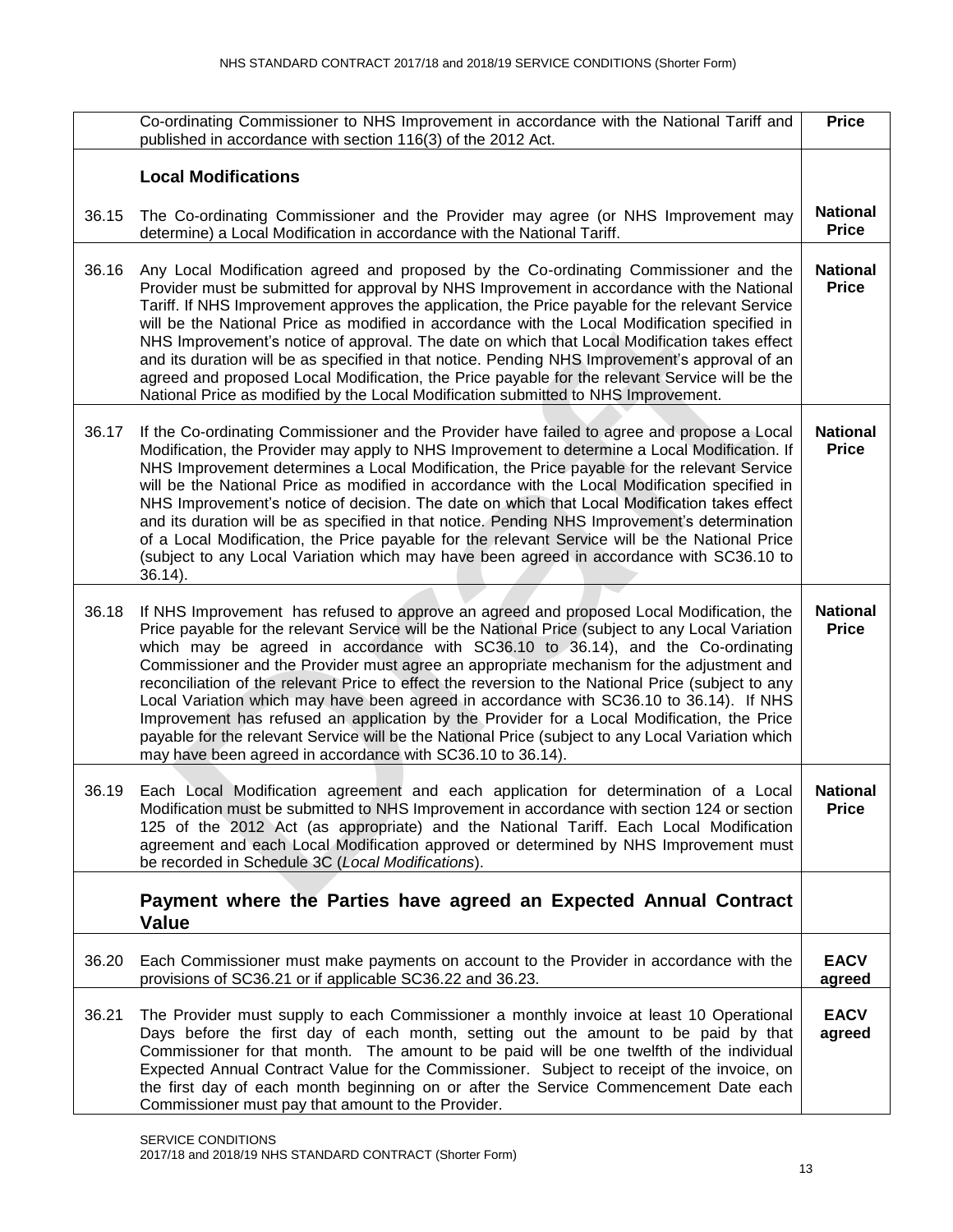| 36.22                                                                                                                                                      | In order to confirm the actual sums payable for Services delivered, the Provider must provide a<br>separate reconciliation account for each Commissioner for each month showing the aggregate<br>and a breakdown of the Prices for all Services delivered and completed in that month. Each<br>reconciliation account must be based on the information submitted by the Provider to the Co-<br>ordinating Commissioner under SC28 (Information Requirements) and must be sent by the<br>Provider to the relevant Commissioner (or, where payments are to be aggregated, to the Co-<br>ordinating Commissioner) within 25 Operational Days after the end of the month to which it<br>relates.                                                     | <b>EACV</b><br>agreed    |
|------------------------------------------------------------------------------------------------------------------------------------------------------------|--------------------------------------------------------------------------------------------------------------------------------------------------------------------------------------------------------------------------------------------------------------------------------------------------------------------------------------------------------------------------------------------------------------------------------------------------------------------------------------------------------------------------------------------------------------------------------------------------------------------------------------------------------------------------------------------------------------------------------------------------|--------------------------|
| 36.23                                                                                                                                                      | For the avoidance of doubt, there will be no reconciliation in relation to Block Arrangements.                                                                                                                                                                                                                                                                                                                                                                                                                                                                                                                                                                                                                                                   | <b>EACV</b><br>agreed    |
| 36.24                                                                                                                                                      | Each Commissioner must either agree the reconciliation account produced in accordance with<br>SC36.22 or wholly or partially contest the reconciliation account in accordance with SC36.34.<br>No Commissioner may unreasonably withhold or delay its agreement to a reconciliation<br>account.                                                                                                                                                                                                                                                                                                                                                                                                                                                  | <b>EACV</b><br>agreed    |
| 36.25                                                                                                                                                      | A Commissioner's agreement of a reconciliation account (or where agreed in part in relation to<br>that part) will trigger a reconciliation payment by the relevant Commissioner (or, where<br>payments are to be aggregated, by the Co-ordinating Commissioner) to the Provider or by the<br>Provider to the relevant Commissioner (or, where payments are to be aggregated, to the Co-<br>ordinating Commissioner), as appropriate. The Provider must provide to the Commissioner (or<br>the Co-ordinating Commissioner) an invoice or credit note (as appropriate) within 5<br>Operational Days of that agreement and payment must be made within 10 Operational Days<br>following the receipt of the invoice or the issue of the credit note. | <b>EACV</b><br>agreed    |
|                                                                                                                                                            | Payment where the Parties have not agreed an Expected Annual Contract<br><b>Value in relation to any Services</b>                                                                                                                                                                                                                                                                                                                                                                                                                                                                                                                                                                                                                                |                          |
| 36.26                                                                                                                                                      | In respect of Services for which the Parties have not agreed an Expected Annual Contract<br>Value, the Provider must issue an invoice within 15 Operational Days after the end of each<br>month to each Commissioner (or, where payments are to be aggregated, to the Co-ordinating<br>Commissioner) in respect of Services provided to that Commissioner in that month. Subject to<br>SC36.34 the Commissioner (or, where payments are to be aggregated, the Co-ordinating<br>Commissioner) must settle each invoice within 10 Operational Days of receipt of the invoice.                                                                                                                                                                      | <b>No EACV</b><br>agreed |
|                                                                                                                                                            | <b>National Quality Requirements and Local Quality Requirements</b>                                                                                                                                                                                                                                                                                                                                                                                                                                                                                                                                                                                                                                                                              |                          |
| 36.27                                                                                                                                                      | Subject to SC36.27A, if the Provider breaches any of the thresholds in respect of the<br>Operational Standards, the National Quality Requirements or the Local Quality Requirements<br>the Provider must repay to the relevant Commissioner or the relevant Commissioner must<br>deduct from payments due to the Provider (as appropriate), the relevant sums as determined<br>in accordance with Schedule 4A (Operational Standards and National Quality Requirements)<br>and/or Schedule 4C (Local Quality Requirements). The sums repaid or deducted under this<br>SC36.27 in respect of any Quarter will not in any event exceed 2.5% of the Actual Quarterly<br>Value.                                                                      | All                      |
| 36.27A If the Provider has been granted access to the general element of the Sustainability and<br>Transformation Fund, and has, as a condition of access: |                                                                                                                                                                                                                                                                                                                                                                                                                                                                                                                                                                                                                                                                                                                                                  |                          |
|                                                                                                                                                            | 36.27A.1<br>agreed with the national teams of NHS Improvement and NHS England an overall<br>financial control total and other associated conditions for either the Contract Year 1<br>April 2017 to 31 March 2018 or the Contract Year 1 April 2018 to 31 March 2019 or<br>both; and                                                                                                                                                                                                                                                                                                                                                                                                                                                             |                          |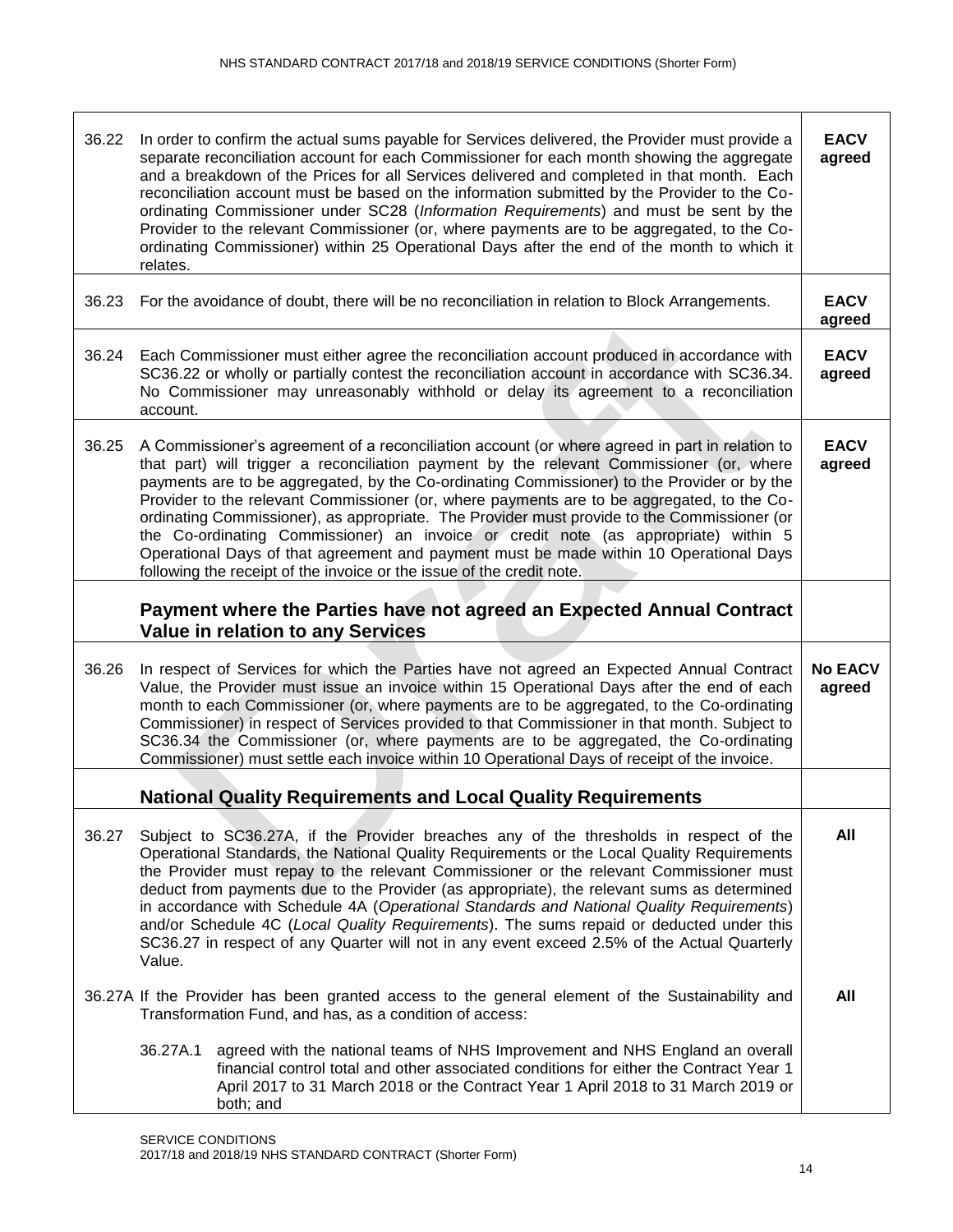|  | 36.27A.2 (where required by those bodies): |
|--|--------------------------------------------|
|  |                                            |

- 36.27A2.1 agreed with those bodies and with the Commissioners specific performance trajectories to be achieved during either the Contract Year 1 April 2017 to 31 March 2018 or the Contract Year 1 April 2018 to 31 March 2019 or both (as set out in an SDIP contained or referred to in Schedule 2G (*Other Local Agreements, Policies and*  Procedures));and/or
- 36.17A2.2 submitted to those bodies assurance statements setting out commitments on performance against specific Operational Standards and National Quality Requirements to be achieved during either the Contract Year 1 April 2017 to 31 March 2018 or the Contract Year 1 April 2018 to 31 March 2019 or both which have been accepted by those bodies (as set out in an SDIP contained or referred to in Schedule 2G (*Other Local Agreements, Policies and* Procedures)),

no repayment will be required to be made, nor any deduction made, in relation to any breach of any threshold which occurs during any Contract Year or Contract Years for which such financial control totals and specific performance trajectories have been agreed and/or such assurance statements have been submitted and accepted in respect of any Operational Standard shown in bold italics in Schedule 4A (*Operational Standards and National Quality Requirements*).

#### **Never Events**

36.28 If a Never Event occurs, the relevant Commissioner may deduct from payments due to the Provider, in accordance with Never Events Policy Framework, a sum equal to the costs to that Commissioner of the procedure or episode (or, where these cannot be accurately established, £2,000) plus any additional charges incurred by that Commissioner (whether under this Contract or otherwise) for any corrective procedure or necessary care in consequence of the Never Event. **All**

#### **Statutory and Other Charges**

36.29 Where applicable, the Provider must administer all statutory benefits to which the Service User is entitled and within a maximum of 20 Operational Days following receipt of an appropriate invoice the relevant Commissioner must reimburse the Provider any statutory benefits correctly administered. **All**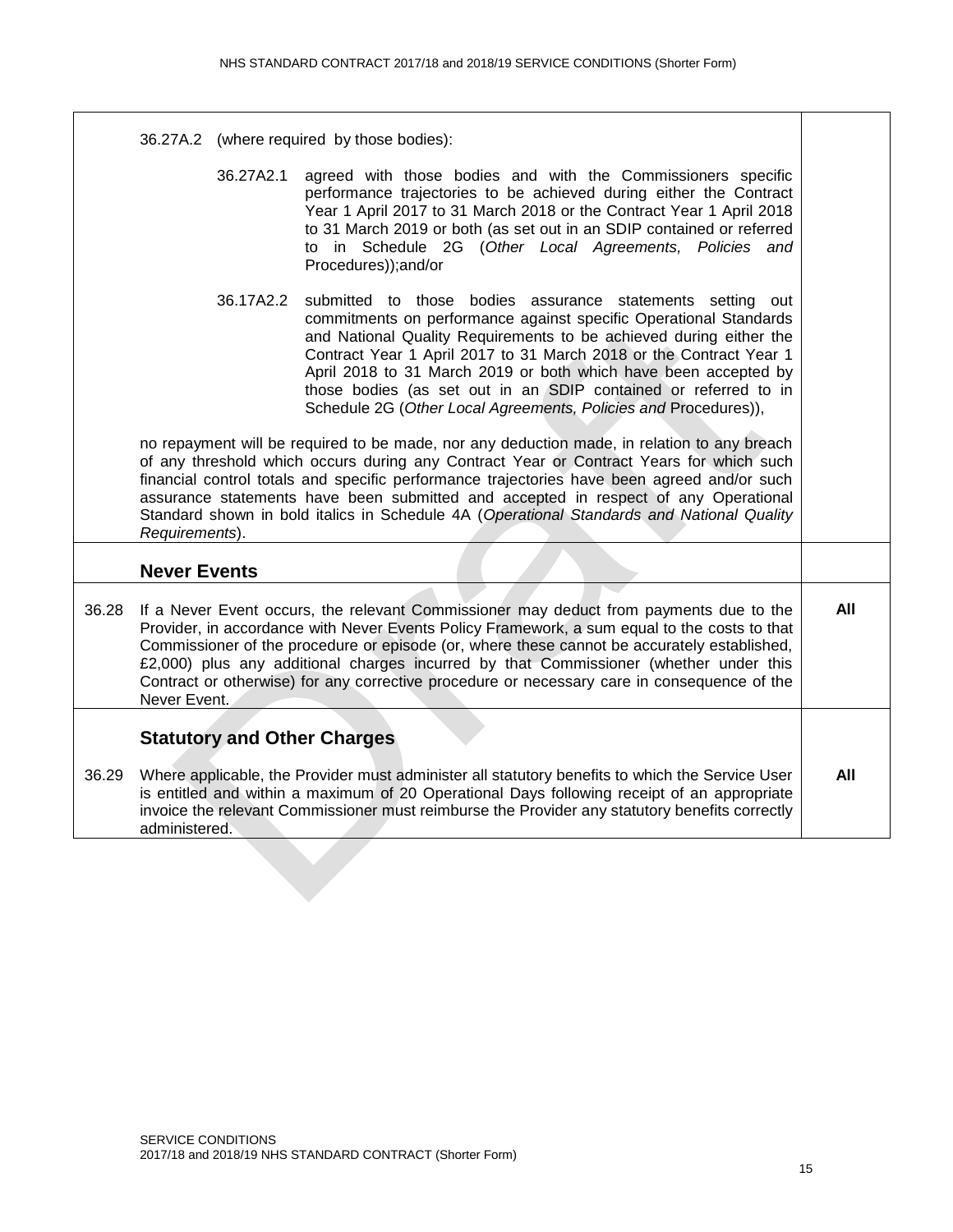36.30 The Provider must administer and collect all statutory charges which the Service User is liable to pay and which may lawfully be made in relation to the provision of the Services, and must account to whoever the Co-ordinating Commissioner reasonably directs in respect of those charges. 36.31 The Parties acknowledge the requirements and intent of the Overseas Visitor Charging Regulations and Overseas Visitor Charging Guidance, and accordingly: 36.31.1 the Provider must comply with all applicable Law and Guidance (including the Overseas Visitor Charging Regulations, the Overseas Visitor Charging Guidance and the Who Pays? Guidance) in relation to the identification of and collection of charges from Chargeable Overseas Visitors, including the reporting of unpaid NHS debts in respect of Services provided to non-EEA national Chargeable Overseas Visitors to the Department of Health; 36.31.2 if the Provider has failed to take all reasonable steps to: 36.31.2.1identify a Chargeable Overseas Visitor; or 36.31.2.2recover charges from the Chargeable Overseas Visitor or other person liable to pay charges in respect of that Chargeable Overseas Visitor under the Overseas Visitor Charging Regulations, no Commissioner will be liable to make any payment to the Provider in respect of any Services delivered to that Chargeable Overseas Visitor and where such a payment has been made the Provider must refund it to the relevant Commissioner; 36.32 (subject to SC36.31.2) each Commissioner must pay the Provider, in accordance with all applicable Law and Guidance (including the Overseas Visitor Charging Regulations, Overseas Visitor Charging Guidance and Who Pays? Guidance), the appropriate contribution on account for all Services delivered by the Provider in accordance with this Contract to any Chargeable Overseas Visitor in respect of whom that Commissioner is the Responsible Commissioner; 36.32.1 the Provider must refund to the relevant Commissioner any such contribution on account if and to the extent that charges are collected from a Chargeable Overseas Visitor or other person liable to pay charges in respect of that Chargeable Overseas Visitor, in accordance with all applicable Law and Guidance (including Overseas Visitor Charging Regulations, Overseas Visitor Charging Guidance and the Who Pays? Guidance); 36.32.2 the Provider must make full use of existing mechanisms designed to increase the rates of recovery of the cost of Services provided to overseas visitors insured by another EEA state, including the EEA reporting portal for EHIC and S2 activity; and 36.32.3 each Commissioner must pay the Provider, in accordance with all applicable Law and Guidance (including Overseas Visitor Charging Regulations, Overseas Visitor Charging Guidance and the Who Pays? Guidance), the appropriate sum for all Services delivered by the Provider to any overseas visitor in respect of whom that Commissioner is the Responsible Commissioner and which have been reported through the EEA reporting portal. **All All** 36.33 In its performance of this Contract the Provider must not provide or offer to a Service User any clinical or medical services for which any charges would be payable by the Service User **All**

except in accordance with this Contract, the Law and/or Guidance.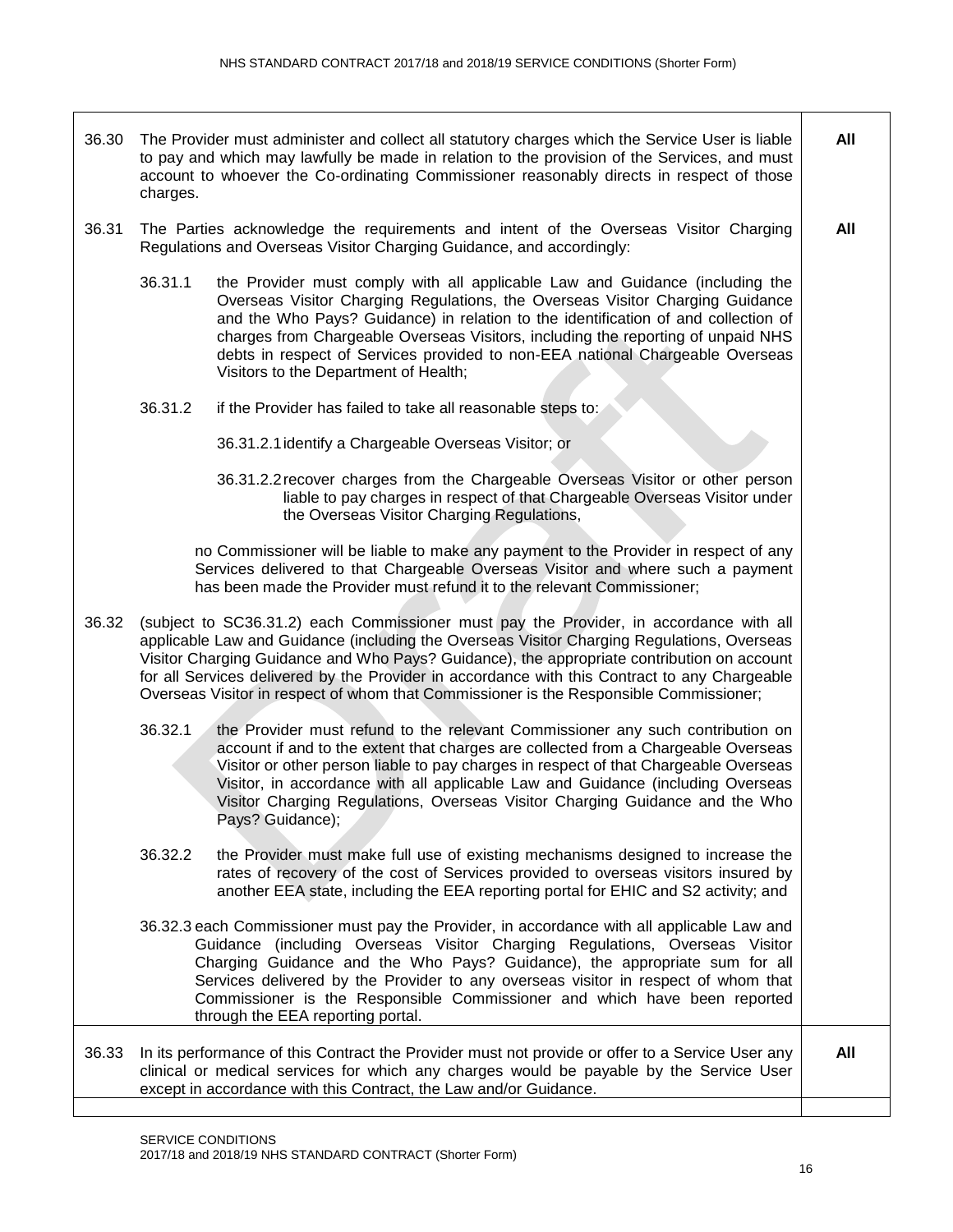|       | <b>VAT</b>                                                                                                                                                                                                                                                                                                                                                                                                                                                                                                                        |     |
|-------|-----------------------------------------------------------------------------------------------------------------------------------------------------------------------------------------------------------------------------------------------------------------------------------------------------------------------------------------------------------------------------------------------------------------------------------------------------------------------------------------------------------------------------------|-----|
| 36.34 | Payment is exclusive of any applicable VAT for which the Commissioners will be additionally<br>liable to pay the Provider upon receipt of a valid tax invoice at the prevailing rate in force from<br>time to time.                                                                                                                                                                                                                                                                                                               | All |
|       | <b>Contested Payments</b>                                                                                                                                                                                                                                                                                                                                                                                                                                                                                                         |     |
| 36.35 | If a Party contests all or any part of any payment calculated in accordance with this SC36:                                                                                                                                                                                                                                                                                                                                                                                                                                       | All |
|       | 36.35.1 the contesting Party must (as appropriate):                                                                                                                                                                                                                                                                                                                                                                                                                                                                               |     |
|       | 36.35.1.1 within 5 Operational Days of the receipt of a reconciliation account in<br>accordance with SC36.22; or                                                                                                                                                                                                                                                                                                                                                                                                                  |     |
|       | 36.35.1.2 within 5 Operational Days of the receipt by that Party of an invoice in<br>accordance with SC36.21 or 36. 26,                                                                                                                                                                                                                                                                                                                                                                                                           |     |
|       | notify the other Party or Parties, setting out in reasonable detail the reasons for<br>contesting that account or invoice (as applicable), and in particular identifying which<br>elements are contested and which are not contested; and                                                                                                                                                                                                                                                                                         |     |
|       | 36.35.2 any uncontested amount must be paid in accordance with this Contract by the Party<br>from whom it is due; and                                                                                                                                                                                                                                                                                                                                                                                                             |     |
|       | 36.35.3 if the matter has not been resolved within 20 Operational Days of the date of<br>notification under SC36.34.1, the contesting Party must refer the matter to Dispute<br>Resolution,                                                                                                                                                                                                                                                                                                                                       |     |
|       | and following the resolution of any Dispute referred to Dispute Resolution in accordance with<br>this SC36.34, insofar as any amount shall be agreed or determined to be payable the Provider<br>must immediately issue an invoice or credit note (as appropriate) for such amount. Any sum<br>due must be paid immediately together with interest calculated in accordance with SC36.35.<br>For the purposes of SC36.35 the date the amount was due will be the date it would have been<br>due had the amount not been disputed. |     |
|       | <b>Interest on Late Payments</b>                                                                                                                                                                                                                                                                                                                                                                                                                                                                                                  |     |
| 36.36 | Subject to any express provision of this Contract to the contrary (including without limitation the<br>Withholding and Retention of Payment Provisions), each Party will be entitled, in addition to<br>any other right or remedy, to receive Interest on any payment not made from the day after the<br>date on which payment was due up to and including the date of payment.                                                                                                                                                   | All |
|       | <b>Set Off</b>                                                                                                                                                                                                                                                                                                                                                                                                                                                                                                                    |     |
| 36.37 | Whenever any sum is due from one Party to another as a consequence of reconciliation under<br>this SC36 or Dispute Resolution or otherwise, the Party due to be paid that sum may deduct it<br>from any amount that it is due to pay the other, provided that it has given 5 Operational Days'<br>notice of its intention to do so.                                                                                                                                                                                               | All |
|       | <b>Invoice Validation</b>                                                                                                                                                                                                                                                                                                                                                                                                                                                                                                         |     |
| 36.38 | The Parties must comply with Law and Guidance (including Who Pays? Guidance and Invoice<br>Validation Guidance) in respect of the use of data in the preparation and validation of invoices.                                                                                                                                                                                                                                                                                                                                      | All |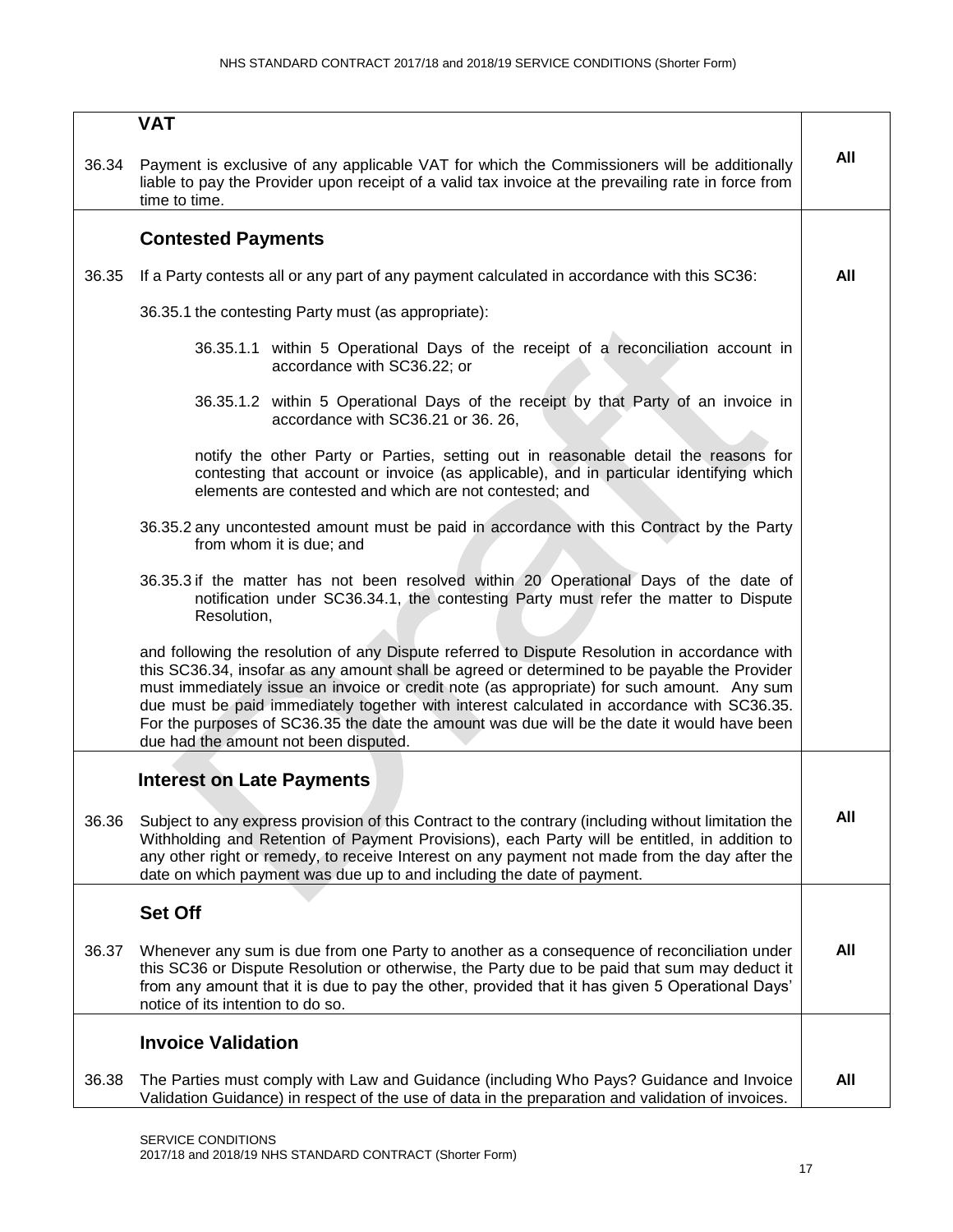|       |                   | <b>Submission of Invoices</b>                                                                                                                                                                                                                                                                                                                                                                                                  |     |
|-------|-------------------|--------------------------------------------------------------------------------------------------------------------------------------------------------------------------------------------------------------------------------------------------------------------------------------------------------------------------------------------------------------------------------------------------------------------------------|-----|
| 36.39 | invoicing system. | The Provider must use all reasonable endeavours to submit all invoices via the e-Invoicing<br>Platform in accordance with e-Invoicing Guidance or via an alternative PEPPOL-compliant e-                                                                                                                                                                                                                                       | All |
|       |                   | <b>QUALITY REQUIREMENTS AND INCENTIVE SCHEMES</b>                                                                                                                                                                                                                                                                                                                                                                              |     |
|       |                   | <b>SC37 Local Quality Requirements</b>                                                                                                                                                                                                                                                                                                                                                                                         |     |
| 37.1  |                   | The Parties must comply with their duties under the Law to improve the quality of clinical<br>and/or care services for Service Users.                                                                                                                                                                                                                                                                                          | All |
| 37.2  |                   | Nothing in this Contract is intended to prevent this Contract from setting higher quality<br>requirements than those laid down under NHS Improvement's Licence (if any) or required by<br>any relevant Regulatory or Supervisory Body.                                                                                                                                                                                         | All |
| 37.3  |                   | Before the start of each Contract Year, the Co-ordinating Commissioner and the Provider will<br>agree the Local Quality Requirements that are to apply in respect of that Contract Year. In<br>order to secure continual improvement in the quality of the Services, those Local Quality<br>Requirements must not, except in exceptional circumstances, be lower or less onerous than<br>those for the previous Contract Year. | All |
|       |                   | <b>SC38 Commissioning for Quality and Innovation (CQUIN)</b>                                                                                                                                                                                                                                                                                                                                                                   |     |
| 38.1  |                   | Where and as required by CQUIN Guidance, the Parties must implement a performance<br>incentive scheme in accordance with CQUIN Guidance for each Contract Year or the<br>appropriate part of it.                                                                                                                                                                                                                               | All |
| 38.2  |                   | If the Provider has satisfied a CQUIN Indicator a CQUIN Payment calculated in accordance<br>with CQUIN Guidance will be payable by the Commissioners to the Provider in accordance<br>with CQUIN Table 1.                                                                                                                                                                                                                      | All |
|       |                   | <b>CQUIN Performance Report</b>                                                                                                                                                                                                                                                                                                                                                                                                |     |
| 38.3  |                   | The Provider must submit to the Co-ordinating Commissioner a CQUIN Performance Report at<br>the frequency and otherwise in accordance with the National Requirements Reported Locally.<br>The Co-ordinating commissioner may raise with the Provider any queries it has on the content<br>of any CQUIN Performance Report.                                                                                                     | All |
|       |                   | <b>CQUIN Account</b>                                                                                                                                                                                                                                                                                                                                                                                                           |     |
| 38.4  |                   | Within 20 Operational Days following the latest of:                                                                                                                                                                                                                                                                                                                                                                            | All |
|       | 38.4.1            | the end of the Contract Year; and                                                                                                                                                                                                                                                                                                                                                                                              |     |
|       | 38.4.2            | the agreement of the final reconciliation account under SC36 (Payment Terms);<br>and                                                                                                                                                                                                                                                                                                                                           |     |
|       | 38.4.3            | the agreement or resolution of all CQUIN Performance Reports in respect of that<br>Contract Year,                                                                                                                                                                                                                                                                                                                              |     |
|       |                   | the Provider must submit a CQUIN Account to the Co-ordinating Commissioner.                                                                                                                                                                                                                                                                                                                                                    |     |